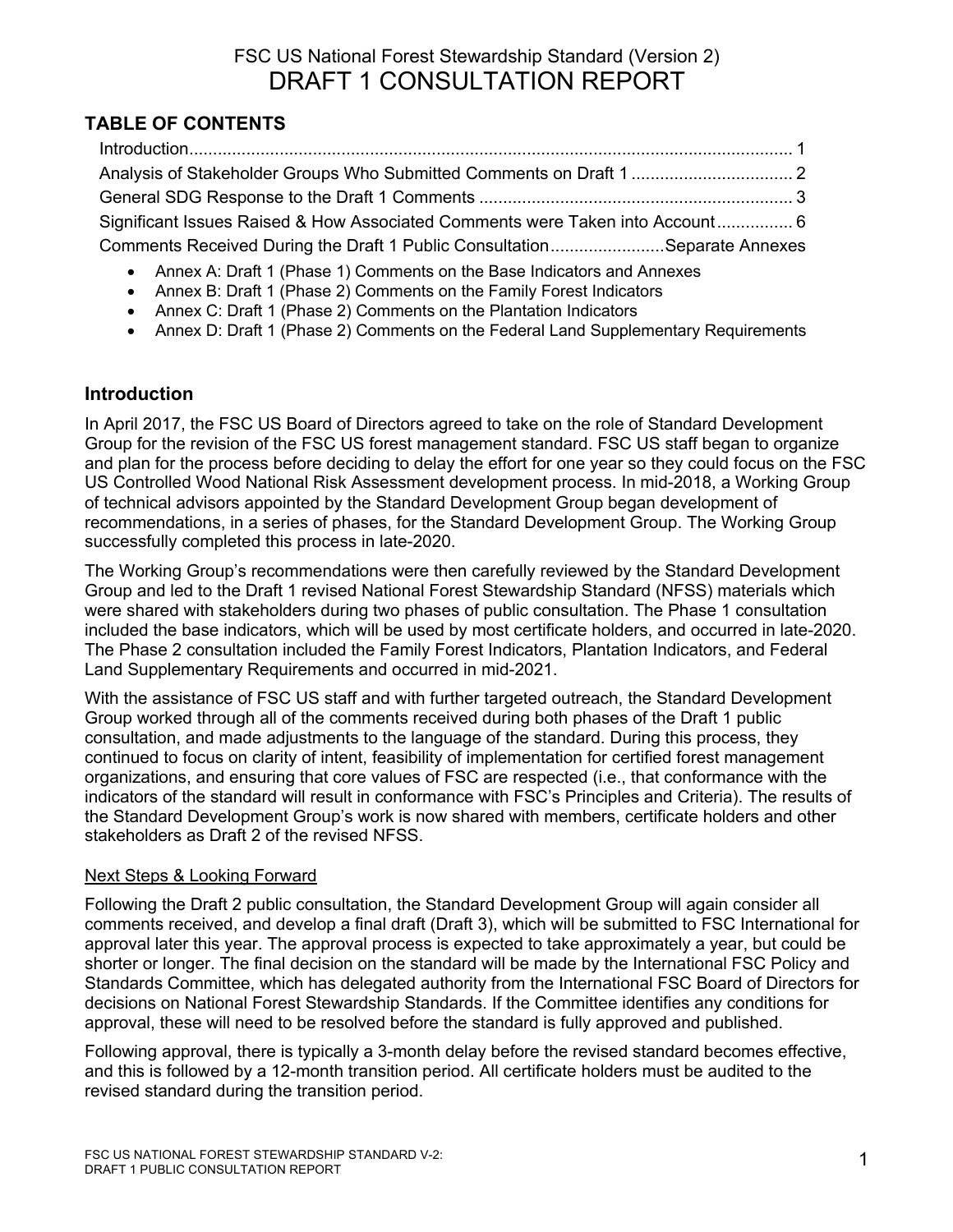- Draft 3 approved and submitted by the Standard Development Group to FSC International by November 2022
- FSC International staff review, and International FSC Policy & Standards Committee review and approval – ESTIMATED by end of year 2023
- Standard becomes effective ESTIMATED by end of Quarter 1, 2024
- Transition period ends, and all certificate holders transferred to the revised standard ESTIMATED by end of Quarter 1, 2025

## **Analysis of Stakeholder Groups Who Submitted Comments on Draft 1**

Phase 1 – Base Indicators

- 54 unique sets of comments representing 61 individuals or organizations
- 41 of the individuals/organizations were affiliated with the Economic Chamber, including 27 representing FM certificate holders, 27 representing members, 5 representing CBs/auditors, and 1 representing a Native American tribe (also a certificate holder)
- 11 of the individuals/organizations were affiliated with the Environmental Chamber, including 6 members, and 1 auditor
- 4 of the individuals/organizations were affiliated with the Social Chamber, including 3 members, and 1 certificate holder
- the chamber affiliation for 5 of individuals/organizations is unknown, including 3 certificate holders

Phase 2 – Family Forest Indicators

- 13 unique sets of comments representing 14 individuals or organizations
- 9 of the individuals/organizations were affiliated with the Economic Chamber, including 6 members, and 2 CB/Auditors
- 3 of the individuals/organizations were affiliated with the Environmental Chamber, including 2 members, and 1 certificate holder
- 2 of the individuals/organizations were affiliated with the Social Chamber, including 1 member.

Phase 2 – Plantation Indicators

- 9 unique sets of comments representing 31 individuals or organizations
- 7 of the individuals/organizations were affiliated with the Economic Chamber, including 5 members, 2 certificate holders, and 2 CB/auditors
- 23 of the individuals/organizations were affiliated with the Environmental Chamber, including 4 members
- 1 of the individuals/organizations was affiliated with the Social Chamber, and is a member

Phase 2 – Federal Land Supplementary Requirements

- 9 unique sets of comments representing 31 individuals or organizations
- 6 of the individuals/organizations were affiliated with the Economic Chamber, including 3 members, and 1 CB/auditor
- 24 of the individuals/organizations were affiliated with the Environmental Chamber, including 4 members
- 1 of the individuals/organizations was affiliated with the Social Chamber, and is a member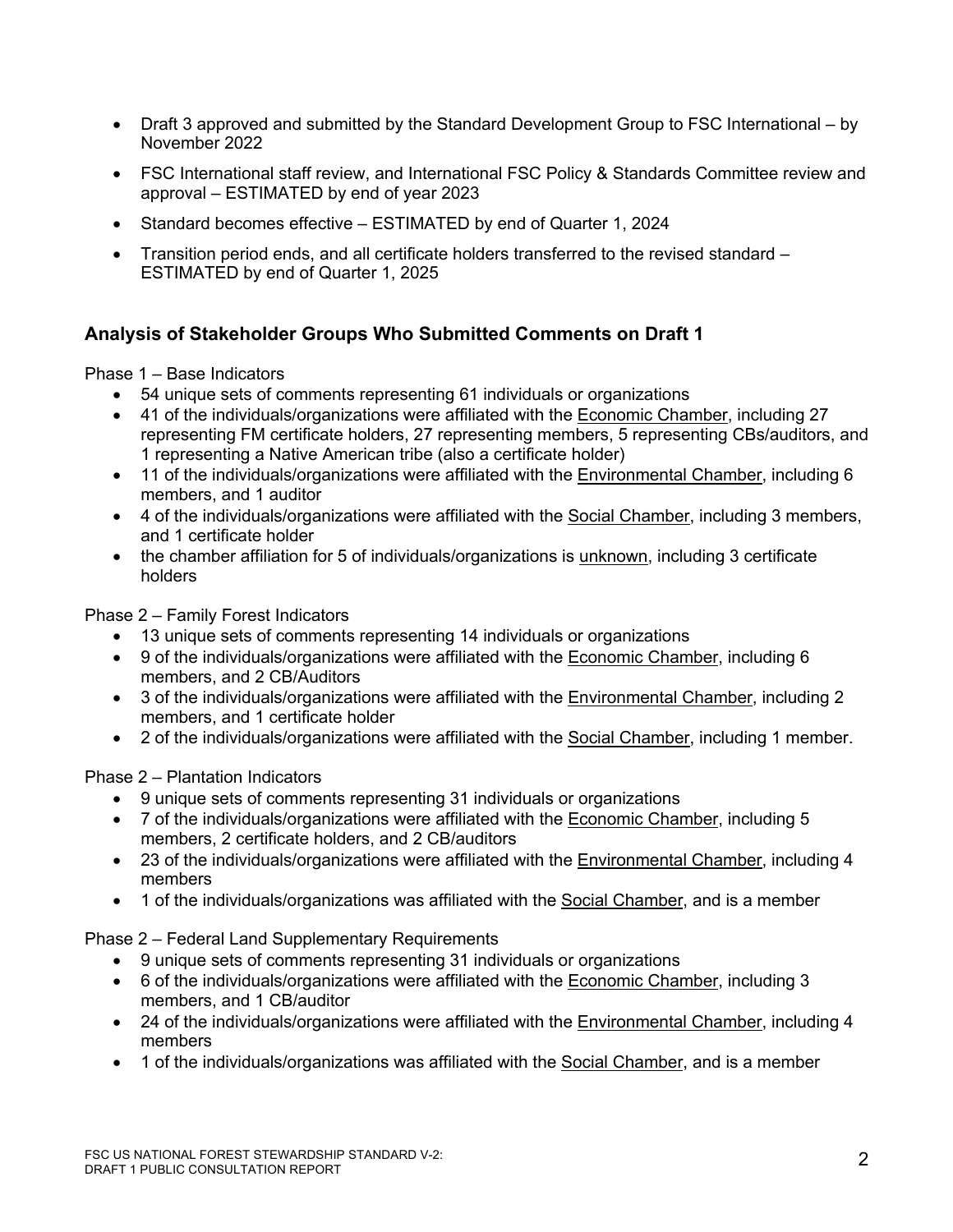# **General SDG Response to the Draft 1 Comments**

High level summary of comments

- Across chambers and type of stakeholders, the comments represented a mixture of accolades for perceived improvements (over the existing standard) and concerns (generally with new and/or significantly changed elements).
- At a high-level, comments from respondents aligned with the Economic Chamber focused on a need for greater streamlining, reduction in the level of prescriptiveness, recognition for the extent of the standard that is already addressed through US law, and concerns regarding the size of the burden that would be placed on certificate holders and the possibility for loss of existing and future certificate holders as a result.
- At a high-level, comments from respondents aligned with the Social Chamber applauded efforts to improve the standard for Family Forest owners and forest workers, while recognizing the need for further improvements. Social Chamber comments supported changes resulting in better reflection of the lower risk of and increased access for Family Forests, but noted that it will still be challenging for Family Forests to become and stay FSC-certified. They also recognized the changes in Principle 2 intended to improve the well-being of forest workers, but questioned whether conformance would be feasible for certificate holders of any size or management intensity.
- At a high-level, comments from respondents aligned with the Environmental Chamber did not share many over-arching themes, but did generally share support for the High Conservation Value Framework, changes in expectations for Representative Sample Areas, and efforts toward increased clarity for these and other elements. There were concerns expressed about reductions in some protections and need for further rigor in some areas.
- Numerous comments were received, regarding intent, applicability and guidance language in the body of the standard, which suggested that much of the language was duplicative, unnecessary, overly prescriptive and unclear. Other comments suggested additional guidance needs.
- The new annexes were generally received well and found to be useful, but comments indicated the need to clarify their status as guidance (i.e., not normative/required).

## Standard Development Group (SDG) General Response

- The SDG greatly appreciates the effort and time associated with preparation of the comments received on Draft 1, and the many opportunities identified to improve Draft 2.
- For Draft 2, the SDG continued to try and balance feasibility for current and potential certificate holders, with maintaining the high level of credibility represented by our US standard.
- During development of Draft 2, the SDG considered the full set of comments provided in response to each consultation question and those provided for each element of the standard, which often represented very different and frequently conflicting perspectives. The SDG worked to find consensus on whether and how to address comments, and how to address other issues identified by SDG members and the FSC US staff supporting the process.
- The SDG also continued to look for opportunities to streamline the standard and associated processes. One focus for streamlining during development of Draft 2 was the intent, applicability and guidance language in the body of the standard, to ensure that it provides value for helping certificate holders and Certification Bodies understand the expectations of the indicators. This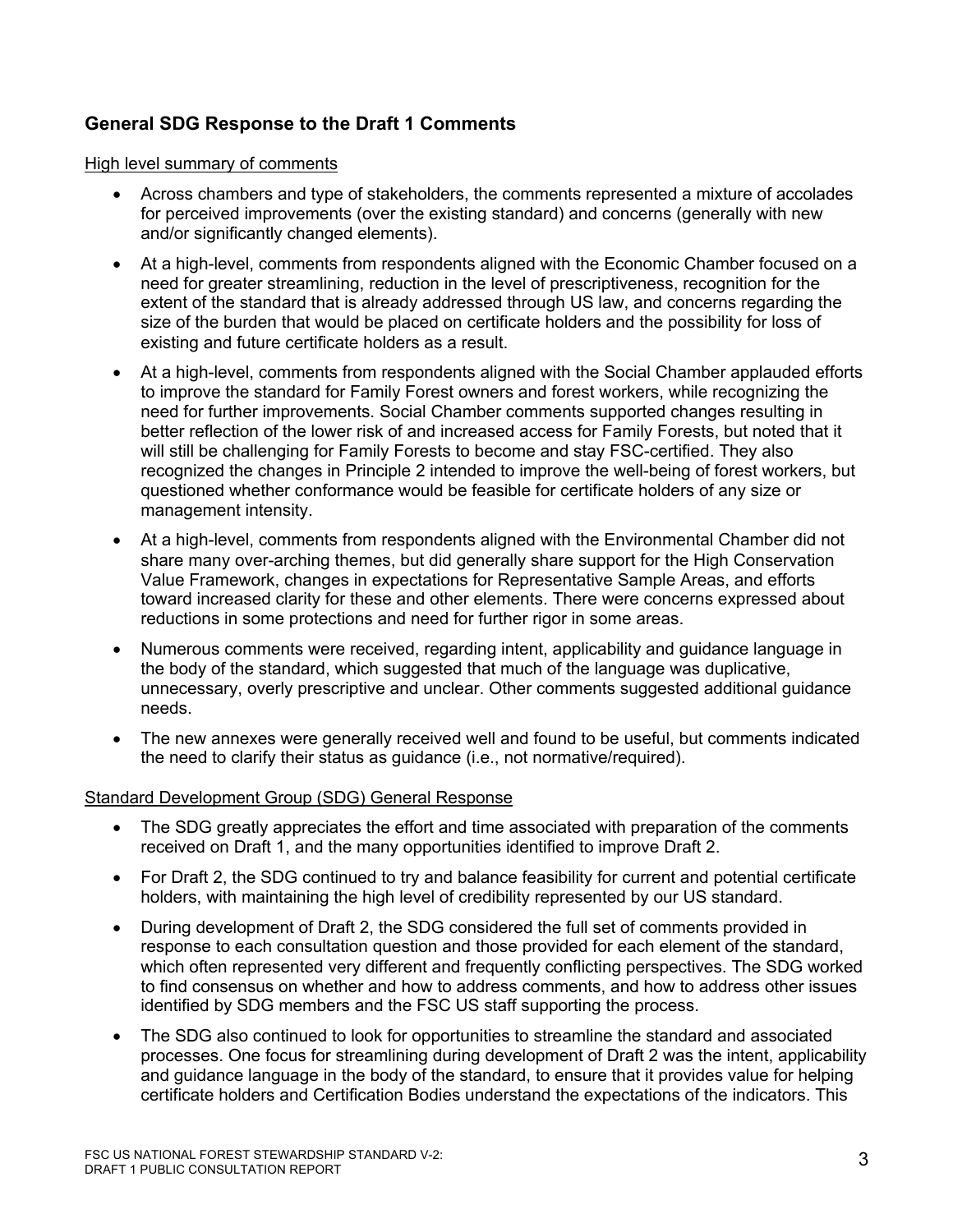resulted in removal of some language that duplicated indicator or glossary language, removal of some language that provided general silviculture or forestry content (i.e., not specific to conformance with the standard), and working to convey relevant content more simply.

• While the SDG worked to acknowledge and consider all comments, not all comments on Draft 1 resulted in a change to the standard for Draft 2.

## Most Significant Changes Between Draft 1 and Draft 2

- **Climate Change** condensing the key elements for consideration of climate change and actions to help adapt to climate change into a smaller number of locations in the standard; providing an extended timeline for existing certificate holders to achieve conformance with the new climate change expectations in Indicator 7.2.4; simplifying the content of Annex L (Climate Change Toolbox); ensuring that carbon sequestration and storage, as ecosystem services, are also addressed in the standard and in Annex L; considering if additional flexibility is needed for addressing the impacts of catastrophic disturbance events
- **Family Forests** Increasing the family forest-focused elements associated with Principles 6 and 10, and thereby increasing family forest access to FSC certification
- **Applicability of Federal Land Supplementary Requirements to Different Land-Administering Federal Agencies** – clarifying that it is the SDG's intent to provide a set of Federal Land Supplementary Requirements in the standard that address all of the pertinent issues for all Federal Agencies, aligned with the FSC US Federal Lands Policy; and requesting additional input regarding specific issues identified during the Draft 1 public consultation that will be considered during development of Draft 3, along with input from a consultant, and additional inputs from targeted consultation with the Consultative Forum between Draft 2 and Draft 3.
- **Plantations** clarifying the intent of the SDG regarding certification of plantations (i.e., no intent to move these over time to semi-natural forest) and aligning the applicable indicators with this intent
- **Non-Timber Forest Products (NTFP)** working to expand the scope of the standard to include NTFP and reduce the need for secondary, Certification Body-developed, NTFP standards
- **Criteria 1.1, 1.2 and 1.3 & Establishing the Legal Context for Certification** improving the alignment of the indicators to the Criterion language, reducing duplication between indicators and increasing clarity of expectations
- **Principle 2 & Forest Workers** finding a way to make it possible for certificate holders to conform with the overall intent of the Principle which encompasses all forest workers (employees, contractors, contractor employees), but without crossing legal boundaries
- **Principle 3 & Identification of Native American Indigenous Peoples** finding a way to streamline the process of determining which Native American communities would like to engage with which management units (including a role for FSC US to play moving forward)
- **Criterion 4.5 & Impacts on Local Communities** shift focus to engagement with local communities, identification of potential community-level impacts that are of concern to the community, and identification of strategies to address those concerns.
- **Criterion 5.3 & Externalities** finding a feasible way to address the intent of the Criterion, as the membership did not pass the motion proposing to eliminate it from the Principles & Criteria during the virtual General Assembly last October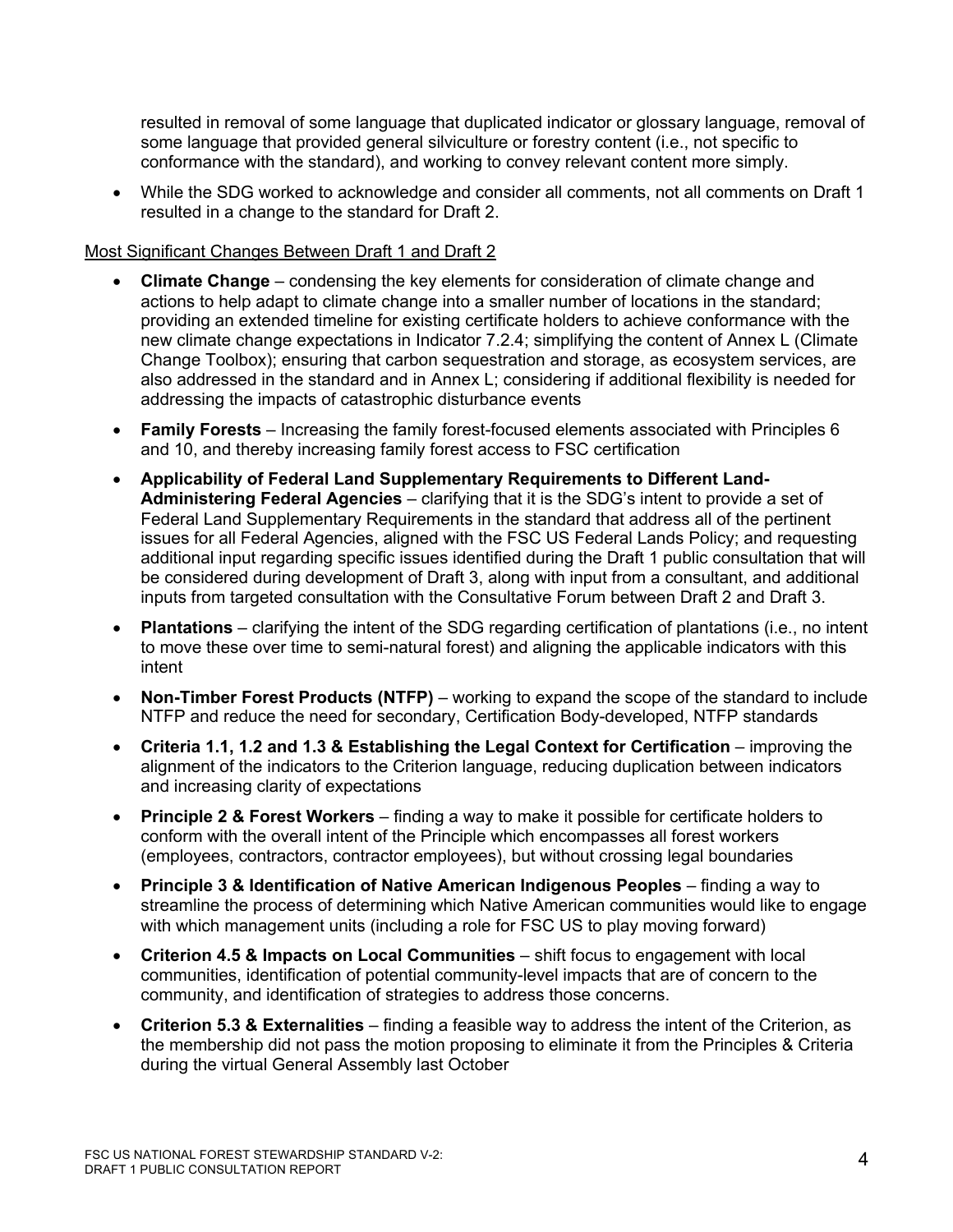- **Criterion 6.5 & Representative Sample Areas** working to ensure that while maintaining alignment with the International Generic Indicators, the expectations for representative sample areas are feasible for certificate holders and do not become a barrier to certification
- **Indicator 6.6.6 & Exceptions to the Regional Requirements** providing additional flexibility for justifying larger harvest openings for restoration purposes than permitted by the regional requirements; collecting information that will inform future considerations and decisions by the Standard Development Group regarding regional requirements
- **Criterion 6.8 & Rewarding Decisions that Result in a Greater Extent of Old Growth** providing a small amount of very narrowly defined flexibility for limited harvest within northern white cedar or black spruce in upper Midwest states when the old growth successional stage of these forest types is widely represented, and as long as several conditions are met, including ensuring that old growth of these forest types does not again become underrepresented within the landscape.
- **Criterion 9.1 & High Conservation Value Assessments** providing an extended timeline for existing certificate holders to achieve conformance with the changed approach to High Conservation Values (i.e., High Conservation Values and High Conservation Value Areas, instead of High Conservation Value Forests and their attributes), and the associated assessment expectations in Criterion 9.1
- **Criterion 10.2 & Use of Non-natives for Regeneration** addressing concerns that Draft 1 was far more restrictive regarding use of non-native species than the existing standard, and clarifying that the use of non-natives for climate change adaptation is restricted to only those of North American origin
- **Criterion 10.7 & the FSC Pesticide Policy** reducing duplication between the standard and the Policy to help streamline the indicators in the Criterion
- **Annex B & Determining Regional Boundaries** clarifying that the boundaries on the map provide a high-level guide, but that final decisions on the applicable FSC US Region(s) should be based on ecological descriptions (now included in the annex)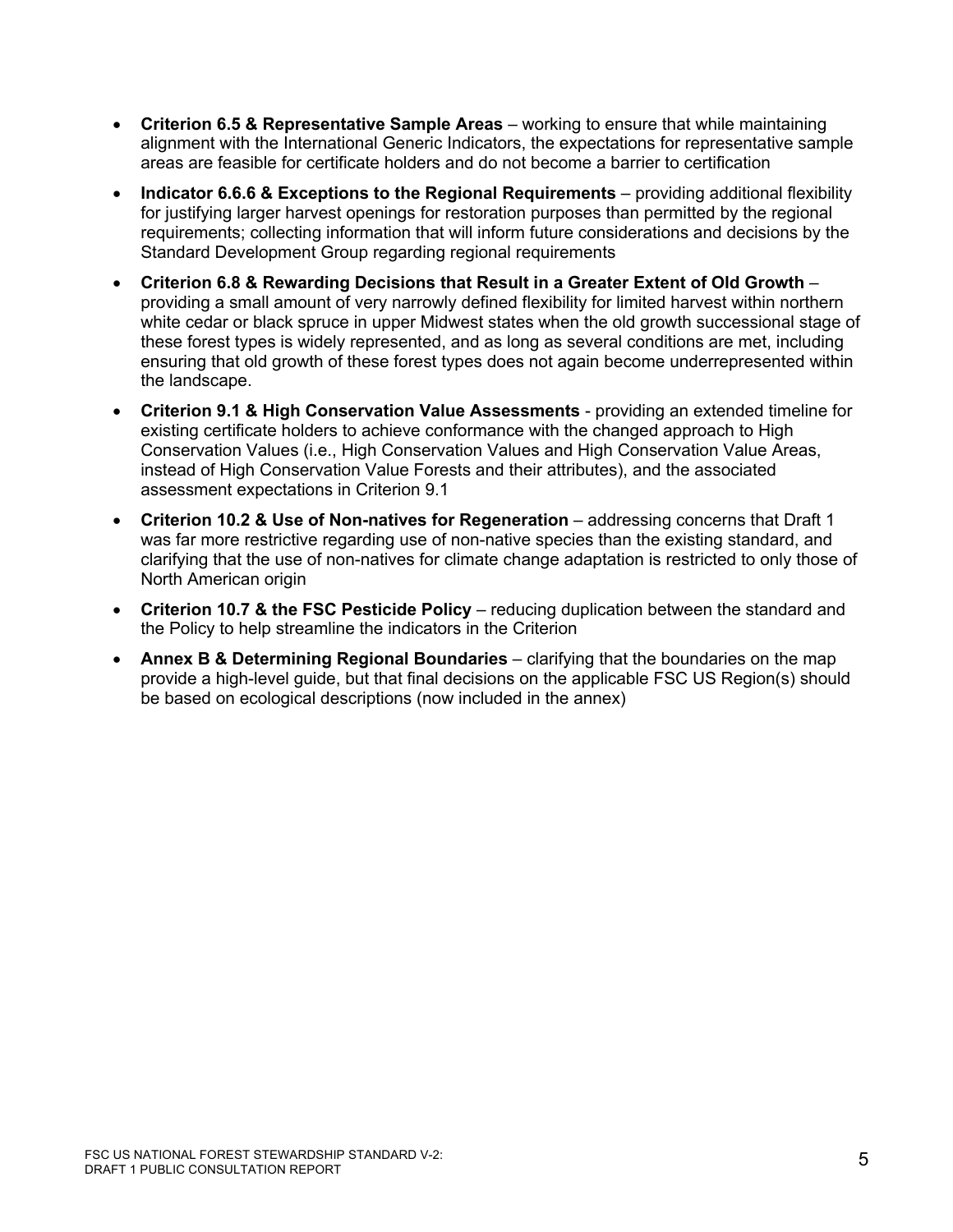# **Significant Issues Raised & How Associated Comments were Taken into Account**

# Significant Issues

| PRIORITY ISSUE: REGIONAL REQUIREMENTS & DEVIATIONS FROM THESE REQUIREMENTS 8                                                                                                              |
|-------------------------------------------------------------------------------------------------------------------------------------------------------------------------------------------|
|                                                                                                                                                                                           |
|                                                                                                                                                                                           |
|                                                                                                                                                                                           |
|                                                                                                                                                                                           |
|                                                                                                                                                                                           |
|                                                                                                                                                                                           |
|                                                                                                                                                                                           |
|                                                                                                                                                                                           |
|                                                                                                                                                                                           |
|                                                                                                                                                                                           |
|                                                                                                                                                                                           |
|                                                                                                                                                                                           |
|                                                                                                                                                                                           |
|                                                                                                                                                                                           |
|                                                                                                                                                                                           |
|                                                                                                                                                                                           |
| CRITERION 6.5, MAJOR DISTURBANCE PLANNING & POST-EVENT MANAGEMENT RESPONSE  28                                                                                                            |
|                                                                                                                                                                                           |
|                                                                                                                                                                                           |
|                                                                                                                                                                                           |
| CRITERION 6.9 (CONVERSION), CRITERION 6.10 (CERTIFICATION OF PLANTATIONS), CRITERION 10.1 (REGENERATION<br>FOLLOWING HARVEST), DEGRADED FORESTS, RESTORATION PLANTATIONS & NON-FOREST  31 |
|                                                                                                                                                                                           |
|                                                                                                                                                                                           |
|                                                                                                                                                                                           |
|                                                                                                                                                                                           |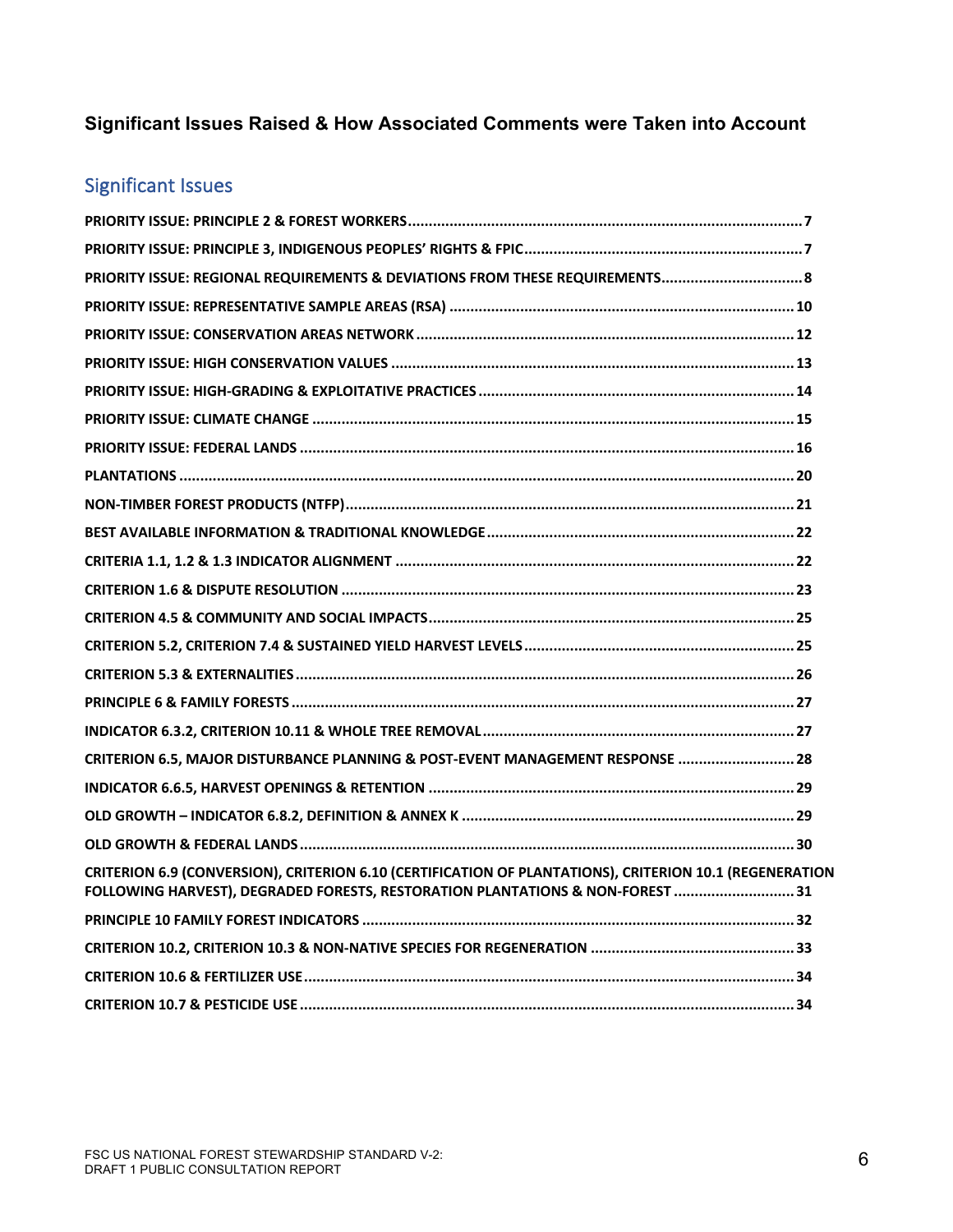## PRIORITY ISSUE: Principle 2 & Forest Workers

Responses were mixed between chambers, but relatively consistent within chambers, although difficulty of auditing (i.e., demonstration of conformance) was a common threat throughout the comments. Economic Chamber respondents generally indicated that the Draft 1 revision defies conventional advice, at best, and at worst conflicts with US law (specifically that they violate the contractor-employee relationship). Social Chamber commenters were supportive of the effort, but reticent to think that it was achievable (citing pushback from the Economic Chamber, expense of conformance, how the different requirements will be monitored and verified, and a big need for support from FSC US). Specific concern was expressed regarding guest and other vulnerable workers, and creation of conditions which deny opportunities for local companies and workers. No overarching Environmental comments were received.

Opportunities for improvement identified by the Economic Chamber included: focusing on compliance with US law instead of unratified ILO conventions or specific outcomes for workers; focusing more on processes and implementation of processes instead of outcomes; recognizing that there may be competing social standards and values; clarifying how vendors or purchasers should be addressed; limiting government entity requirements for conformance to compliance with applicable laws; and focusing on requiring compliance with applicable laws in contract language (to address contractors).

## *SDG Actions Taken:*

- Clarify in the definition of "workers" that these are individuals who are implementing management activities under the scope of the standard.
- Include separate indicators to address employees of the organization vs contractors/contractor employees in Criteria 2.3, 2.4, and 2.6.
- Provide definitions for "employee," "independent contractor," and "contractor employee"
- Include guidance that other certification schemes (e.g., master logger) may inform demonstration of conformance (as a source of information), but they are not a complete replacement for demonstration of conformance.
- Include the concept of living wages, and include this term in the glossary, but request input on how provision of a living wage could be audited (see associated consultation question).
- Additional edits also implemented in response to more specific comments

## PRIORITY ISSUE: Principle 3, Indigenous Peoples' Rights & FPIC

Economic Chamber respondents were mixed, but many note a significant increase in effort/burden, with potentially very little benefit, particularly given their previous experiences with lack of response from tribes that have been contacted. There were also significant concerns expressed regarding violation of private property rights, and also the impact of these indicators on state-level public agencies. Numerous commenters indicated concern that the expectations of Principle 3, combined with Annex F and Free, Prior & Informed Consent (FPIC) could push certificate holders to dropping FSC.

Social Chamber commenters were supportive but expressed concern regarding the capacity of both certificate holders and tribes to engage as suggested in the indicators, with a particular emphasis on the difficulty of the expectations in Principle 3 and Annex F for Family Forests. One commenter looked to FSC US to support and facilitate engagement between certificate holders and tribes.

The limited Environmental Chamber respondents were generally supportive with a small number of more specific recommendations.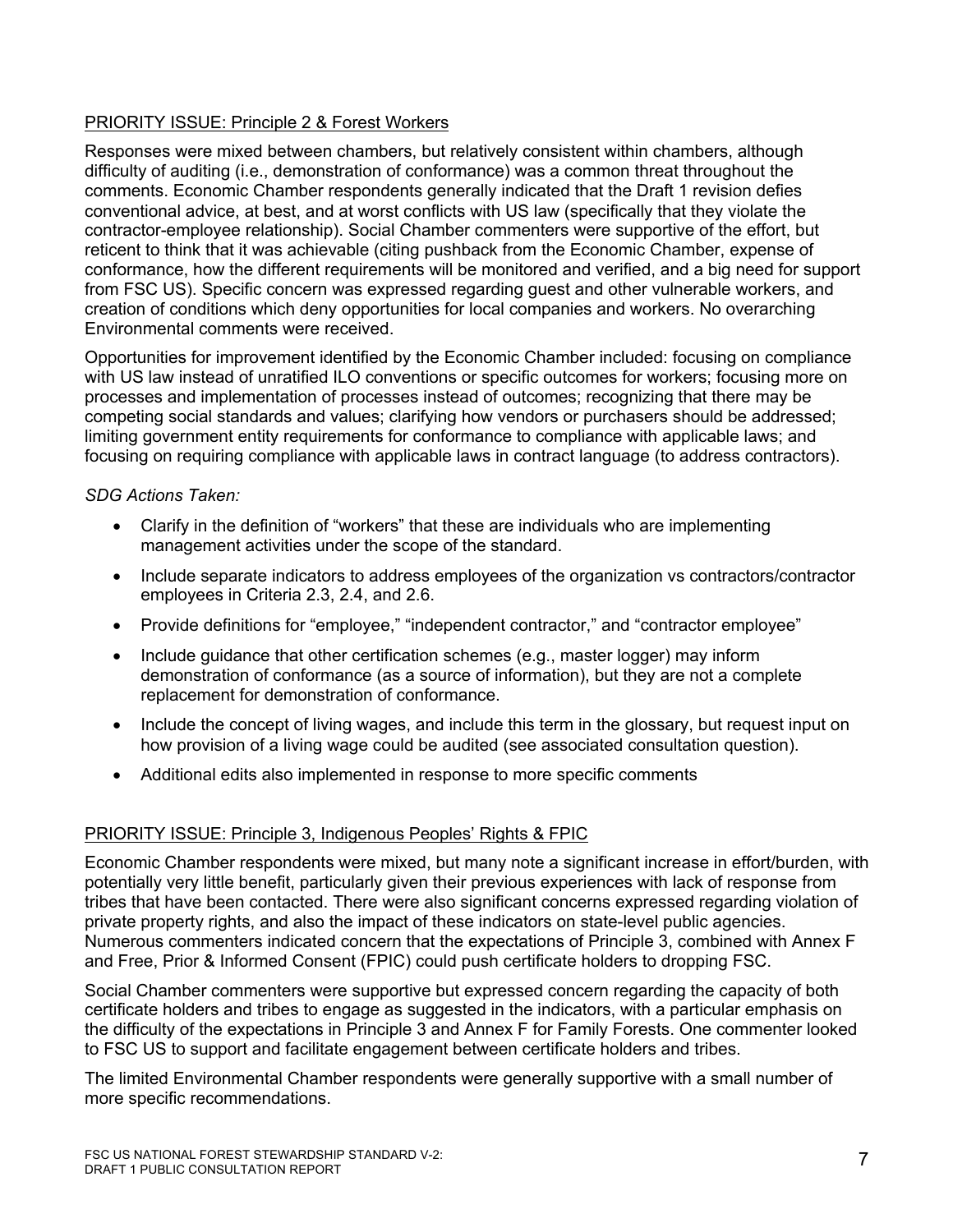Many opportunities for improvements were identified by respondents from all chambers.

*SDG Actions Taken:*

- Revise Indicator 3.1.1 to build on the premise that FSC US will provide support/resources to identify which lands are of interest for particular tribes – to reduce influx of requests to tribes from multiple certificate holders, and to remove the need for tribes to self-identify where there are specific areas of importance (i.e., for determining whether there are potential impacts from management activities) and instead just ask tribes to identify certified lands where there are interests. Demonstration of consultation with FSC US is intended to be adequate for demonstration of conformance with Indicator 3.1.1. Availability of digital management unit boundaries (per Motion 61 of 2021) will assist this process.
- To implement the above, FSC US will work with tribes to develop a culturally appropriate process to answer the following questions: Do you wish to be consulted and provide input regarding management activities? For which FSC-certified management units? Who is the best contact? Expectation is that FSC US will have completed the outreach/engagement process with the necessary tribes prior to the effective date of the revised standard.
- Clarify/emphasize in Principle 3 and Annex F that FPIC is for legal and customary/established rights not a vehicle for establishing new rights.
- Clarify what happens if a rightsholder does not wish to engage in, or withdraws from, an FPIC process.
- Change terminology from "Native American groups" to "Native American Indigenous Peoples"
- Note that that many of the clarifications and quidance requested by commenters are already available in Annex F, and do not need to be duplicated in the body of the standard.
- Additional edits also implemented in response to more specific comments

## PRIORITY ISSUE: Regional Requirements & Deviations from These Requirements

The SDG asked a consultation question regarding whether the regional requirements were appropriately addressed in Draft 1 (i.e., Indicators 6.6.5, 6.6.6, 6.7.5, and 6.7.6). Responses were mixed among the Economic and Environmental chambers. The Economic chamber perceived that, with just several exceptions, there was now less flexibility and that the requirements had not been improved, just moved around in the Standard. Conversely, the Environmental chamber perceived that the new flexibility would be well received by the Economic Chamber but poorly received by the Environmental Chamber. Opportunities for improvement cited by the Economic Chamber include prioritizing a literature review of regional requirements [after the revision is completed] and, as part of this, considering eliminating regional requirements, focusing on timber types, making a GIS map available for download, and making the process for deviations from the regional requirements easier. Numerous Economic chamber comments suggest that the regional requirements do not reflect natural disturbance regimes (the focus of base Indicator 6.6.5), which makes it difficult to consider and plan harvests, retention and impacts at a landscape scale.

The SDG also asked consultation specifically about regional requirements for the Ozark-Ouachita Region and the Pacific Northwest dry zone.

• Few responses for the Ozark-Ouachita region question were received across all chambers. In the Economic Chamber (including CBs), the preference was to Merge the northern portion with the Appalachian Region and the southern portion with the Southeast Region (following Cleland et al. 2007). Just two responses from the Environmental Chamber and one response from the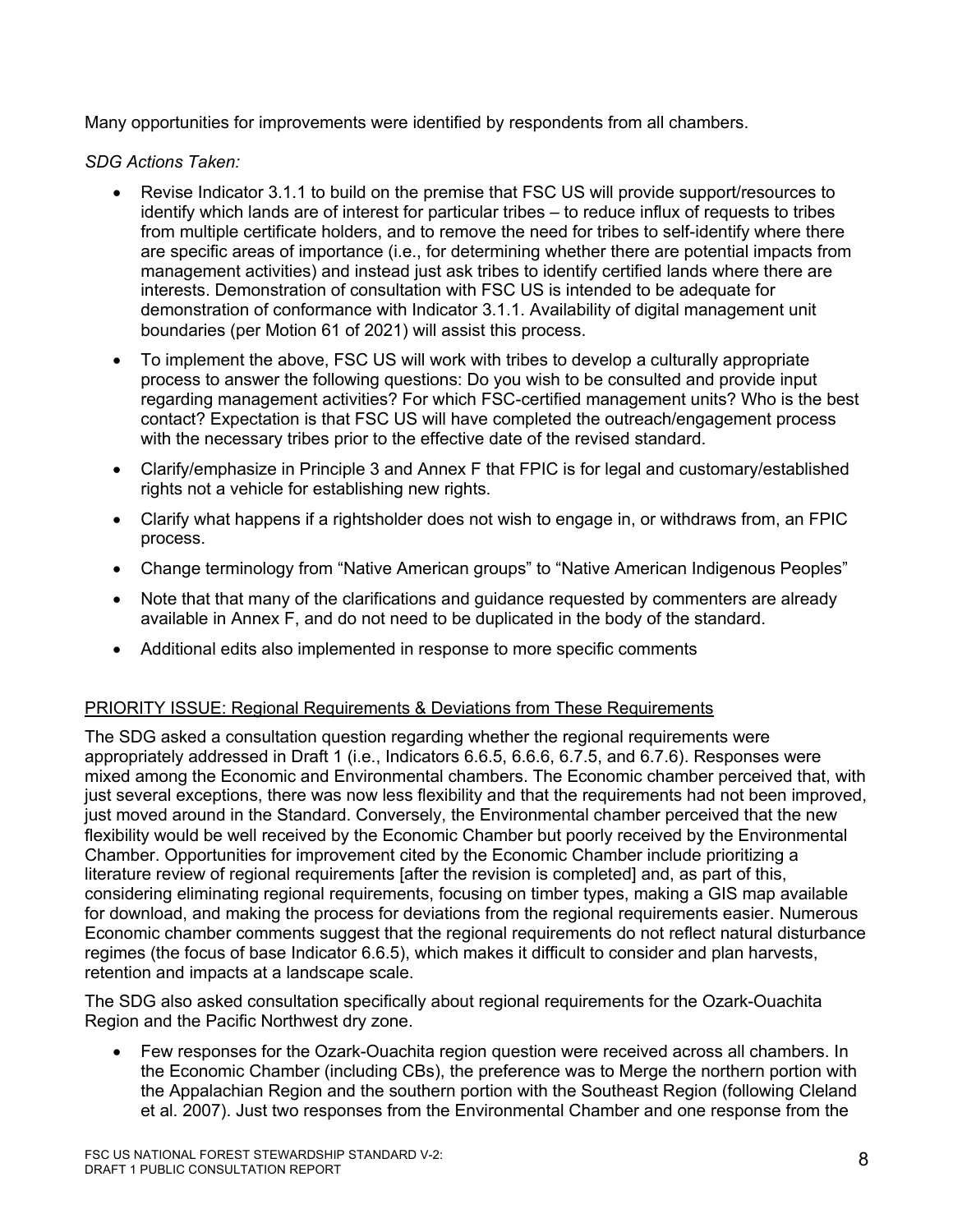Social Chamber were received – all three of these indicated that the region should remain as it is with two subregions that have different requirements.

• Overall, it appears that adapting the standards for the Pacific Coast dry zone forests would have broad support across chambers. There were only two environmental chamber respondents – one indicated support for recognizing the dry zone and the other suggested that there was some flexibility already, but it could be increased (just not through expanding Indicator 6.6.6). Several suggestions were proposed as to how to move forward, including a detailed proposal for a pilot test.

Additional comments were received regarding Indicator 6.6.6. Economic recommendations to not limit the indicator to only restoration purposes, as elements required for deviations are rigorous, and to not require consultation with "interested stakeholders." Environmental comments suggest that proposed amendments to this indicator weaken the standard, with specific concern expressed regarding item (d) where the amendment makes the comparison of "equal or greater benefit..." to the base indicator instead of to any applicable regional requirement, and the potential difficulty auding this due to the subjectivity and variation in outcomes that would be involved. An Environmental comment submitted during the Phase 2 consultation indicates that the above concerns are of particular importance in the context of public lands.

Additional comments were also received regarding Indicator 6.7.6. Environmental comments suggest that proposed amendments to this indicator weaken the standard, with specific concern expressed regarding the amendment that makes the comparison of "equivalent or greater environmental protection..." to the base indicator instead of to any applicable regional requirements. Explicitly, the concern is that riparian buffers far smaller than those allowed by the regional requirements will be justified, as there are no objective metrics for alternate buffer widths, particularly in states where BMPs for water quality are not sufficient for the protection and restoration of water quality, fish and other aquatic resources. An Environmental comment submitted during the Phase 2 consultation indicates that the above concerns are of particular importance in the context of plantations and federal lands.

- Commit to completing, within 2 years from the approval of the revised standard, a comprehensive assessment of the most recent research regarding topics addressed through regional supplementary requirements to confirm the need for, and adjust as appropriate, the regional supplementary requirements.
- Assessed the regional supplementary requirements associated with Indicator 6.7.5 to identify further opportunities to reduce duplication with other indicators.
- Maintain the general Draft 1 approach for regional supplementary requirements, including for both the Ozark-Ouachita and Pacific Coast (including dry forests) regions
- Add a second option for justifying larger harvest openings through revisions to Indicator 6.6.6, while also collecting information that will inform future SDG considerations and decisions.
- Maintain the Draft 1 benchmark for "greater or equal benefits" (i.e., maintain the comparison to the base indicator, not the regional supplementary requirements) in the existing option for Indicator 6.6.6, and in Indicator 6.7.6.
- Make Indicators 6.6.6 and 6.7.6 not applicable for plantations.
- Additional edits also implemented in response to more specific comments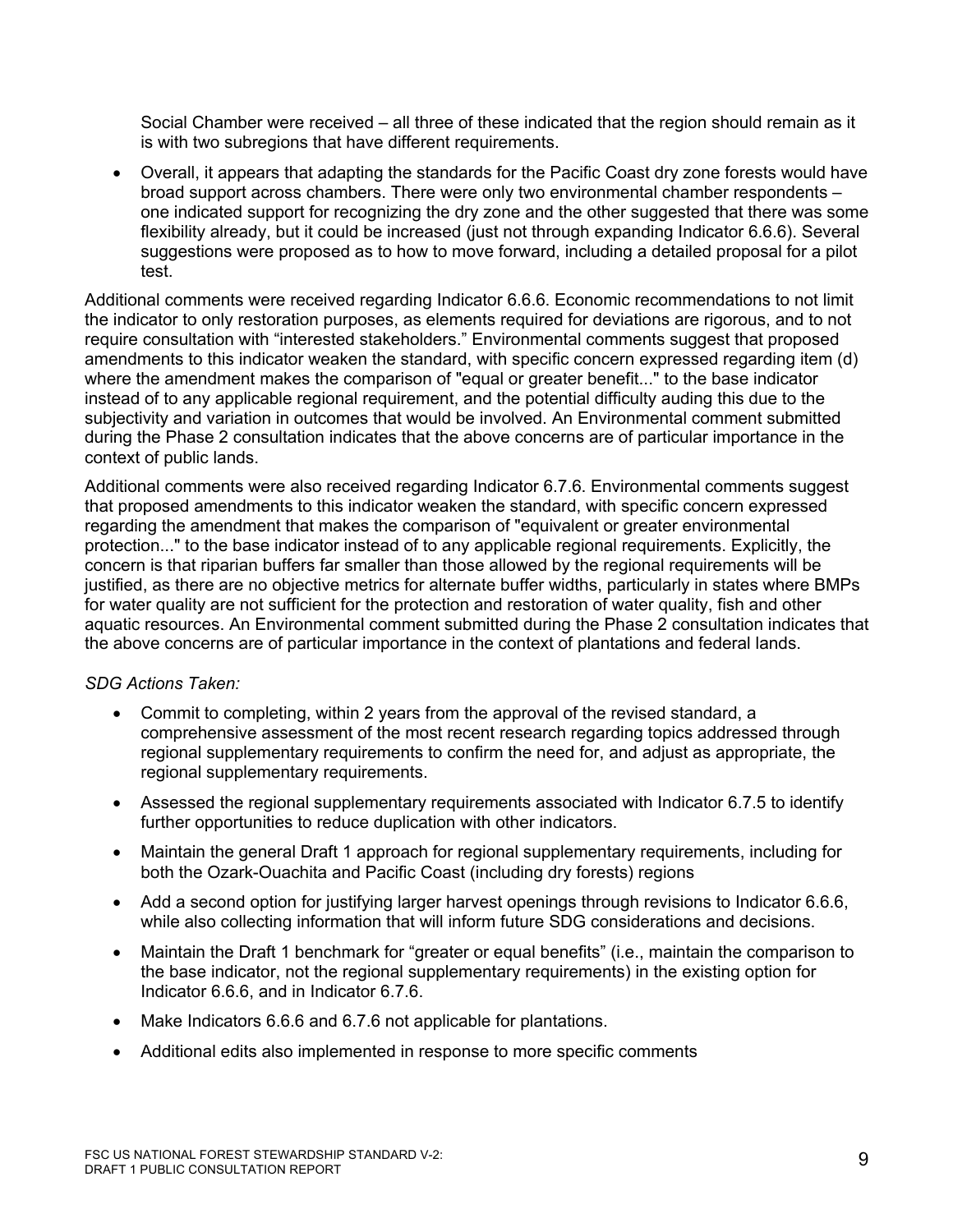## PRIORITY ISSUE: Representative Sample Areas (RSA)

The SDG asked a consultation question regarding whether Representative Sample Areas were appropriately addressed in Draft 1. Responses were extensive and mixed among chambers. Most economic chamber respondents felt that moving from a landscape-focus to an management unit-focus was an undue and unrealistic burden on certificate holders that would manifest in a deterrent for current and prospective FSC certificate holders–one Social chamber member felt similarly, noting that RSA are a preservation-oriented concept and shouldn't be required. Environmental chamber responses were mixed, but generally supportive of the concept and the overall approach–two suggestions were that allowing for evaluation of RSA outside the management unit was insufficient for evaluating local species' needs and smaller level ecosystem connections and that achievement of RSA requirements is better aligned with designating a proportion of the management unit, not through an arbitrary number of RSA. A Social chamber member commented that RSAs are a distraction from our focus on ensuring the primary area of management is achieving stewardship.

Several relevant opportunities for clarification cited by the Economic chamber include identifying in Annex G that the expected percentage increase for large-management unit RSA designation, removing Figure 1, as the rest of Annex G is sufficient for identifying when "enough" has been designated, and clarifying the historic limitations surrounding lands that were previously scoped out of the management for conservation. Other concerns identified by the Economic chamber include: the cost and technical difficulty of creating RSA for ecosystems that do not currently occur on the management unit; few certificate holders have the technical capacity for the assessment outlined in Annex G, and particularly difficult for family forests who will have to hire consultants; the impact of taking lands out of production, particularly for family forests; FSC needs to recognize the variations between management units regarding what remains in more natural conditions and allow flexibility for the types of conservation that are implemented depending on the unique conditions of the management unit.

There was also support from the Economic chamber for the Draft 1 introduction of language recognizing that there may be a need to actively manage RSA and high conservation value areas. Additionally, there was a comment that the scale of "ecosystem" is inappropriate, that natural community or forest type would be better, but as ecosystem is used in the language of the Criterion, this consideration is out of scope for the standard. A couple of comments suggested that Indicator 6.5.3 is not necessary and should either be eliminated or moved to guidance for Indicator 6.5.2.

The SDG asked a consultation question regarding whether RSAs and conformance were Criterion 6.5 been addressed appropriately for Family Forest Management Units in Draft 1.Many comments from across chambers reflected that the requirements are overly complex considering the resources available to the majority of family forest owners, that the RSA concept is quite technical, that it is likely most family forest owners will be challenged to navigate and implement requirements without specialized professional assistance, that the cost of conformance will be a barrier to certification, and generally that the requirements for designation on family forest management units is not feasible and will be a barrier to certification. A number of comments recommended creating a new RSA annex specifically for family forest that would simplify the intent and process of designating RSAs for forests that meet the family forest designation requirements. A Social chamber comment notes that the guidance for family forest to focus on a small number of the steps in Annex G is helpful, but requested clarity if they would be acceptable in audits since the indicator references the annex. For the indicators, an Economic comment recommended focusing on those NPCs that are identified as at-risk in the FSC NRAs (or other publicly available data sources such as State Forest Action Plans which are required in all states so as to set an even playing field for family forest in the USA) and that currently occur within the management unit.

A Social commenter suggested that because of the small scale and low intensity of most family forests, they are being managed as native ecosystems by definition, and that as the biggest threats to natural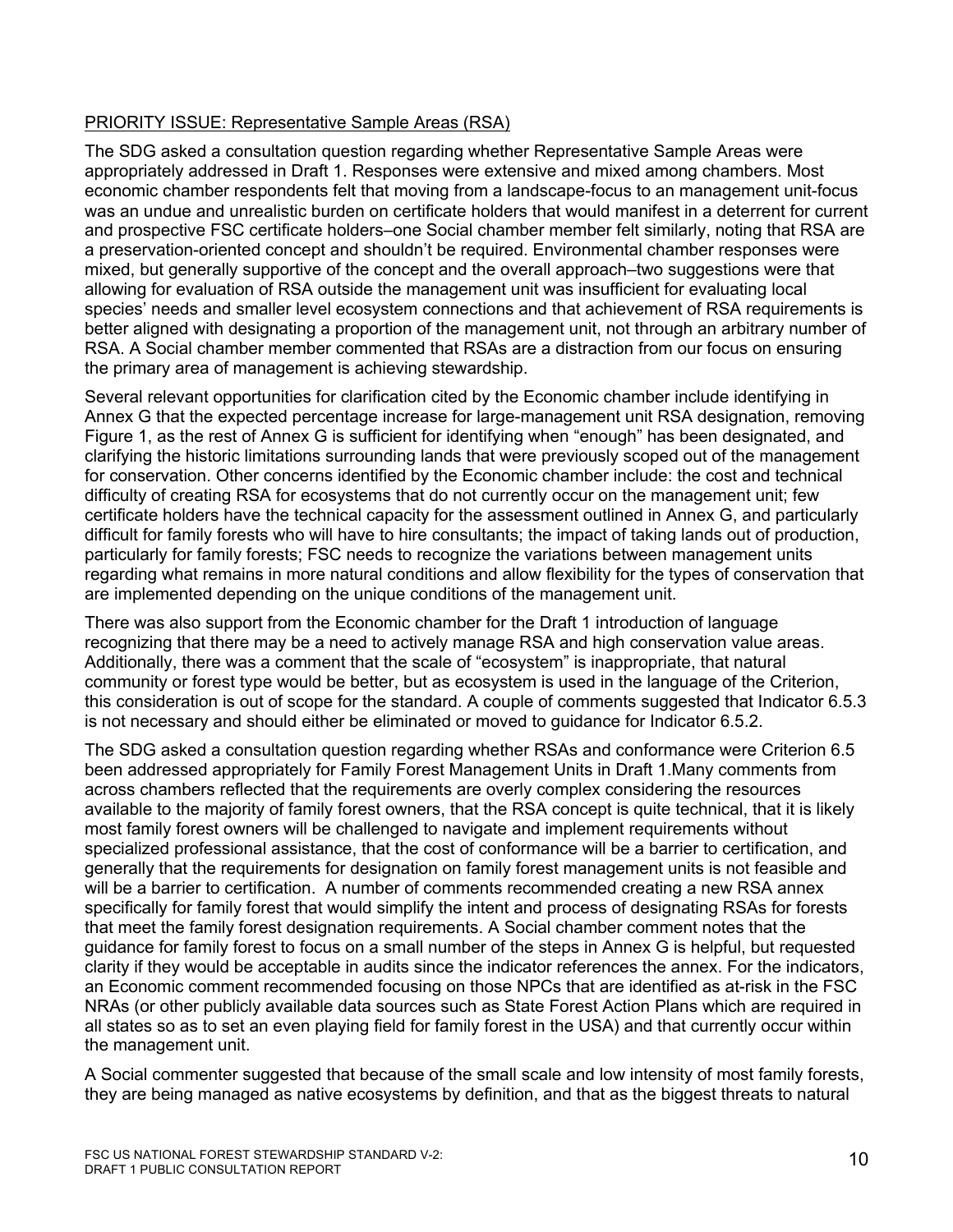conditions (exotic invasive plants, insects, and diseases) are in many, many cases beyond management in any meaningful way. An Economic commenter also suggested that family forests should be exempt from the requirement to establish RSAs in light of the small scale and low intensity of operations typical of family forest operations, and in consideration of the marginal ecological viability of exceedingly small areas. A number of commenters suggested establishing a de minimis rule be included for exemption of FMUs under a certain size.

One Environmental commenter indicated that this treatment of RSAs will be feasible for the members of their group certificate. Another ENV comment suggested clarifying that restoration is desirable but should be considered optional for family forest management units.

- Maintain an expectation of conformance with Criterion 6.5 for all management units (considering both RSA and the Conservation Areas Network), with exceptions only for management units less than 50 hectares (124 acres) being able to recognize RSA outside of the management unit (if certain criteria are met), and family forest management units within groups where the Conservation Areas Network 10% designation may be covered by other group members.
- Expect that if a viable RSA exists, then it needs to be identified and protected, then it needs to be identified and protected, unless there are multiple potential RSA for the same ecosystem, and the Organization can achieve greater conservation value by focusing on other ecosystems.
- Do not explicitly require that an RSA be designated for each potential ecosystem that could possibly occur with the management unit.
- Replace Draft 1 Indicators 6.5.1-6.5.3 with adapted versions of IGIs 6.5.1-6.5.4.
- Remove Figure 1 from Annex G and revise the remainder of the annex to align with the revised indicators.
- Maintain the allowance for RSA to be designated outside of the management unit, with the exception of federal management units and management units with plantations, but clarify that they need to be within the same ecological section and need to be permanently protected.
- As part of its implementation strategy, FSC US will be developing additional resources to help simplify and streamline the process of identifying RSA.
- Specifically for family forest management units:
	- $\circ$  Maintain the RSA requirement for family forests, as making a change is outside of the scope of the standard revision process. But maintain the simpler indicators, including making Indicators 6.5.3 and 6.5.4 not applicable.
	- $\circ$  Develop a simpler RSA set of guidance for family forest management units
	- $\circ$  For Draft 3, Link the best available information at the end of Annex G with the specific steps
	- $\circ$  For Draft 3, evaluate the destinations of links in the standard and annexes (not just Annex G) for the validity and usefulness of the destination and consider if there is a way to provide a clear indication of the resource/information source, without including a specific link (which may change).
	- $\circ$  Support development of "communities of practice" to support family forest certification and CH (I.e., opportunities to learn from each other and share resources and share tools, etc.) - to be initiated as part of FSC US's implementation strategy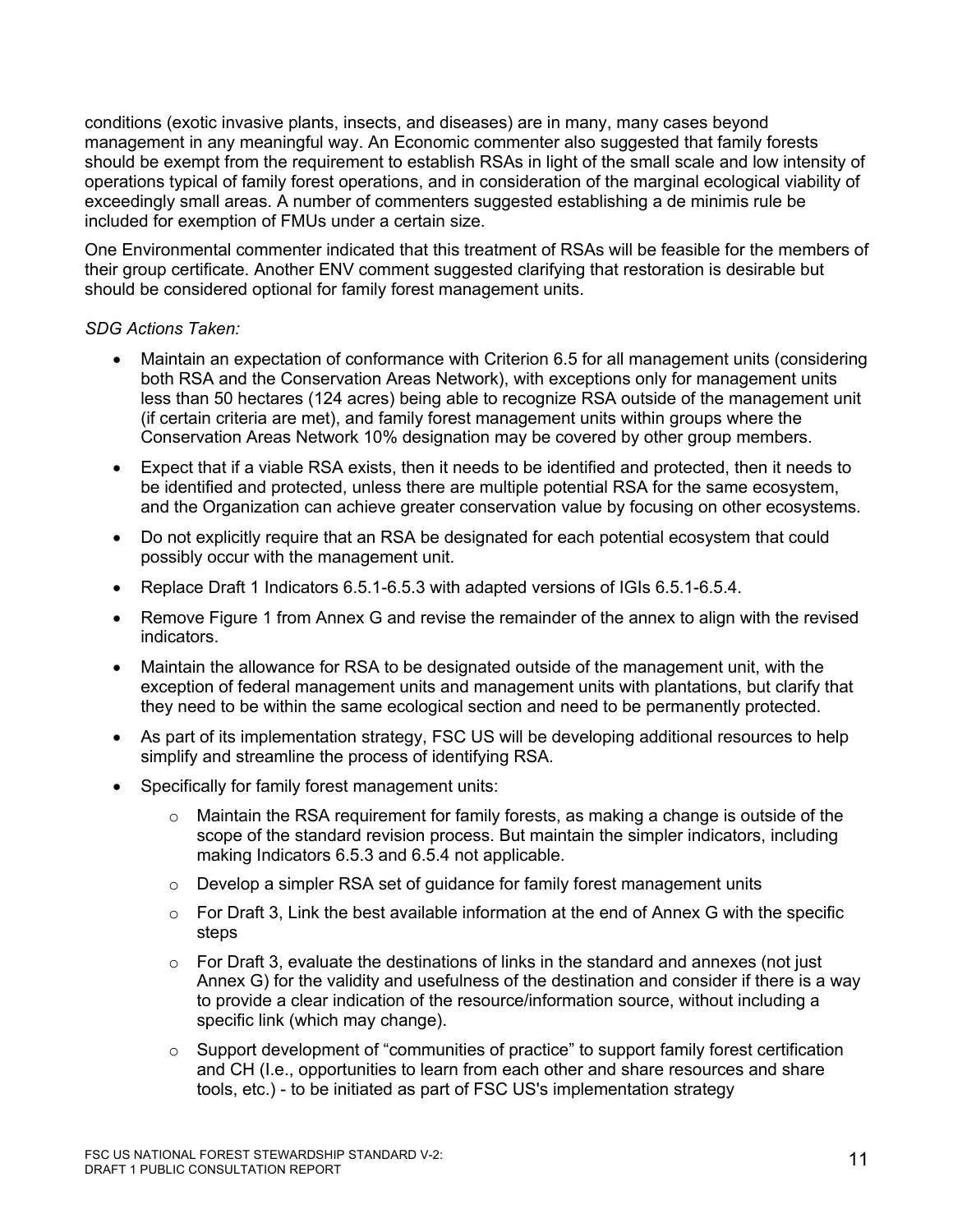• Additional edits also implemented in response to more specific comments

## PRIORITY ISSUE: Conservation Areas Network

The SDG asked a consultation question regarding whether Conservation Areas Networks (CAN) were appropriately addressed in the Draft 1 revised standard. Responses indicated that the concept of the CAN was generally not well received, particularly by the Economic Chamber. However, a number of respondents, including from the Economic chamber indicated that the concept and guidance are appropriate, clear and feasible. Members from both the Economic and Social chamber (just one member) indicated that the CAN was a zero-sum concept; that designating 10% of the MU would be untenable; and that FSC had failed to recognize that active, responsible forest management is compatible with conservation. Numerous Economic chamber members commented on the additional workload and expense that would be required to identify, consult, document and monitor these areas, particularly for family forests. An Environmental chamber member suggested that the Annex needs to explicitly limit CAN inclusions to be on the MU (with exception of RSA designated outside of the management unit), as it currently does not. One commenter asked for greater clarification on whether conservation easements could be considered as part of the CAN. An Environmental commenter indicated that a strict 10% "set aside" could severely limit FSC in the Appalachian region.

Opportunities for improvement, all of which were cited by the Economic Chamber, generally include more effort from FSC to clarify how the CAN will be assessed (audited), how to prioritize inclusion of lands in the CAN, additional guidance on the level of timber harvest allowed within CAN areas, and provision of rationale for the 10% threshold. One comment suggested that FSC US could assist with the CAN analysis across wood baskets, and then provide a national interpretation that for particular spatial areas the requirement had been met, and that certified landowners within these areas do not need to do anything further.

The SDG asked a consultation question regarding whether the guidance in Annex H is sufficient for understanding and conforming with the associated CAN requirements. Generally, ECON comments indicated that while the guidance is sufficient, the CAN concept is infeasible. Other comments were very similar to those received regarding the CAN generally. One ECON comment indicates that many of the potential CAN components identified in Annex H are not applicable to the US Southeast. Another ECON comment suggests that the guidance suggests a focus on Intact Forest Core Areas which is possible when these already exist, but it is not a viable concept to suggest that all management units must have Intact Forest Core Areas.

Commenters asked for a number of additions to Annex H, including greater clarity regarding the overall purpose for the CAN, potential to include recreation ares, management expectations and allowances, more examples, guidance on verification of areas, provision of a standardized methodology, and a definition for "cultural."

- Maintain an expectation of conformance with Criterion 6.5 for all management units (considering both RSA and the Conservation Areas Network), with exceptions only for management units less than 50 hectares (124 acres) being able to recognize RSA outside of the management unit (if certain criteria are met), family forest management units within groups where conformance with C6.5 may be achieved across the group, and the limited scenarios where the certificate holder was responsible for protection of areas outside of the management.
- Maintain the allowance for the CAN to include areas outside of the management unit, with the exception of federal management units and management units with plantations.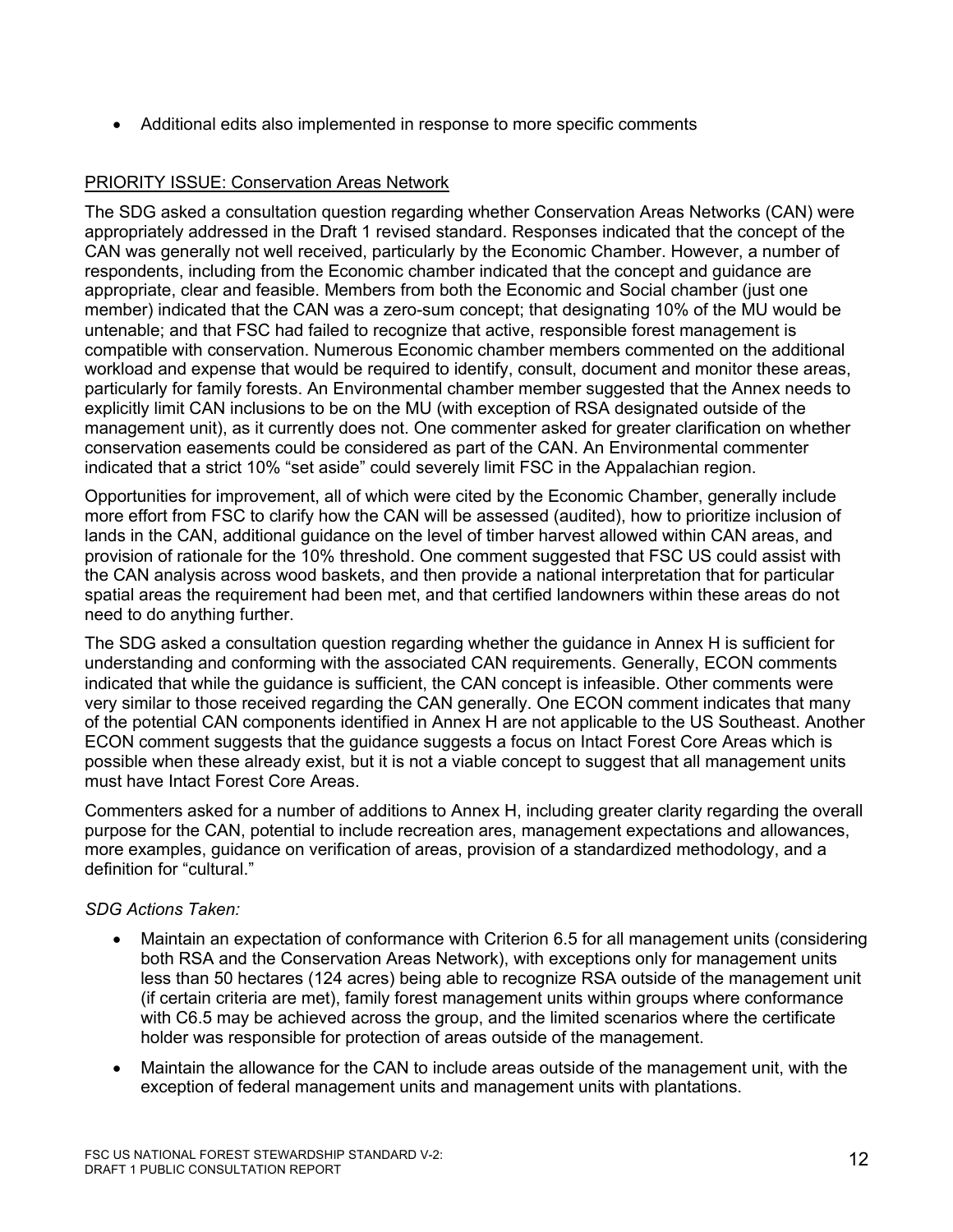- For Annex H: Add additional examples; add clarity that areas where the intent is to provide for or support culturally-oriented recreational activities may be included in the CAN, but this does not mean that all recreational areas may be included; add a definition for "cultural" to the glossary; add a brief description of the purpose and origin; add the graphic from the Representative Sample Areas-Conservation Areas Network-High Conservation Values topic overview; add clarity that non-forested areas and non-commercial forested areas may be included in the CAN; add management guidance; add clarity that the list included is not exhaustive, it is simply a list of potential examples; update to align with the revised Forest Management Group Standard regarding conformance with Criterion 6.5 across the group.
- Additional edits also implemented in response to more specific comments

## PRIORITY ISSUE: High Conservation Values

The SDG asked a consultation question regarding whether High Conservation Values (HCV) were appropriately addressed in the Draft 1 revised standard. Critiques of the revisions to the approach for addressing high conservation values were mixed, both within and among chambers, but overall were more positive than negative with appreciation for the efforts to clarify HCV identification and expectations of certificate holders. The Economic chamber appreciated that HCV areas are not necessarily set asides but also indicated that the new focus on HCV instead of high conservation value forests would increase administrative burden and monitoring. Concerns from the Economic chamber were largely regional. For instance, Pacific Coast respondents indicated that RMZs should count as HCV areas and that FSC should plan to support certificate holders as they defend anticipated reductions in HCV to stakeholders; respondents from Minnesota indicated that designating natural origin lowland conifer as old growth would be very problematic for many of the state's certificate holders.

A number of certificate holders expressed frustration with the change from a focus on HCVF to HCV. Comments suggested that this will make the HCVA assessment per Criterion 9.1 much more intensive than in the existing Standard and will result in added costs and man hours. Other changes also were associated with added costs, including periodic updates, monitoring and keeping abreast of new research, in addition to engagement and continued consultation with affected and interested stakeholders. One comment expressed concern regarding "keeping abreast of new research," (See Annex K 3.d. The remainder of these concerns are related to requirements in the Principles & Criteria, which we cannot change.

Environmental chamber responses indicated a need for stricter provisions for halting management immediately when adverse effects occur, several content specific edits to the Standard, and a need for high concentrations of lentic/wetland systems should be explicitly identified as HCV. No responses were received from the Social chamber.

A majority of responses suggest that providing some examples of HCV would be a valuable addition to Annex K.

Certificate holders generally supported the change from Cleland's Sections to Cleland's Provinces, although one indicates that State is a better scale, and one suggests that if Province is used, then FSC needs to provide clear guidance on how an assessment at this scale of landscape is performed and who would be involved. Environ Chamber comments focused on Provinces being too large a unit for use pertaining to HCVs and significance at a regional scale, suggesting that there is a need for greater protection of potential HCVs than would be afforded, and that since many Provinces are immense, they extend far beyond the range at which some HCVs will ever exist. The Chamber recommends using Cleland's Sections instead. One comment indicated that the use of Provinces in this manner is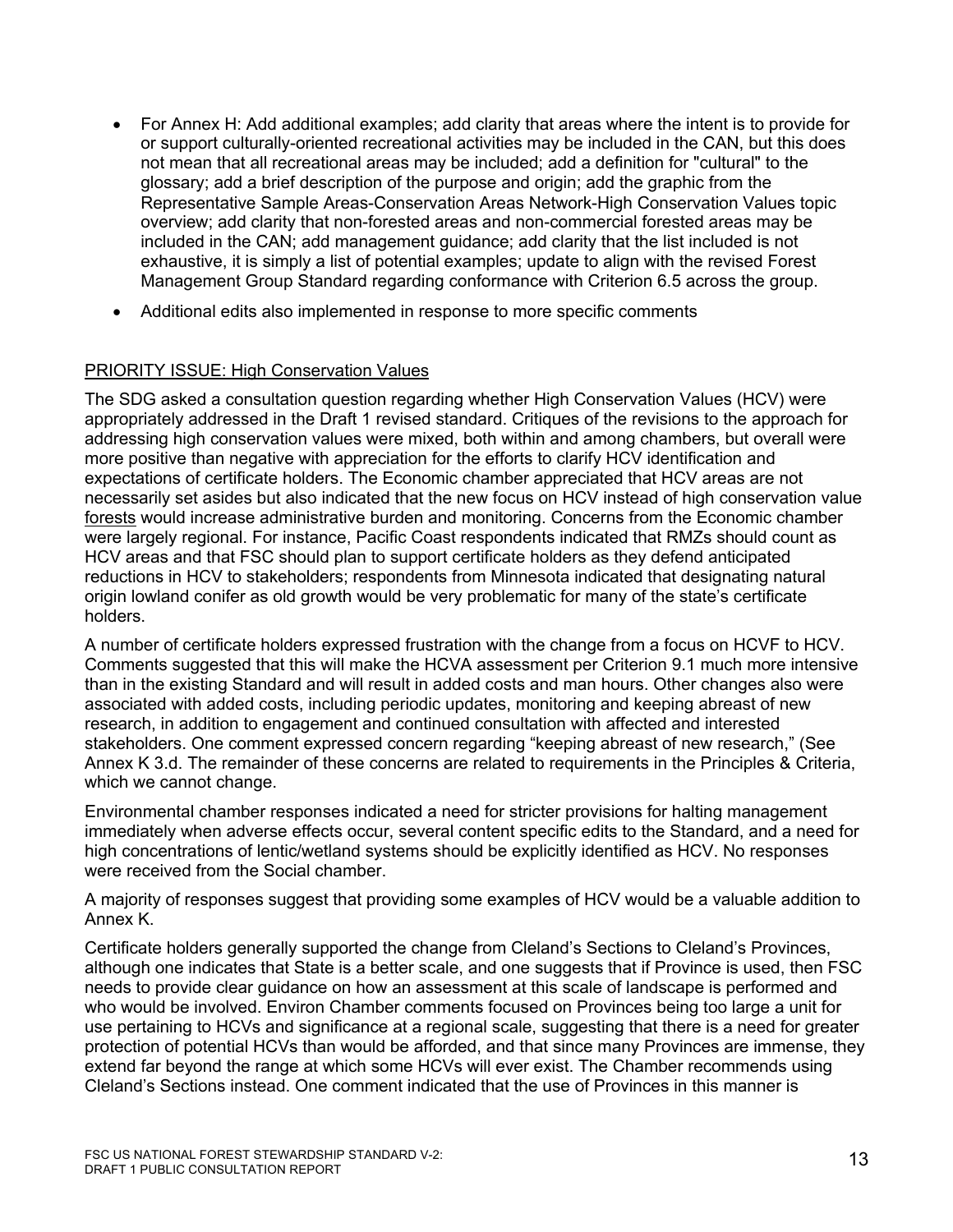especially inappropriate in the context of federal lands, which are more likely to contain HCVs, and need to play a leadership role in forest ecosystem conservation and restoration.

The SDG asked a consultation question regarding whether HCVs and conformance with Principle 9 for Family Forest Management Units was appropriately addressed in the Draft 1 revised standard. A mixture of perspectives across chambers received in responses - some indicating that generally scale, intensity and risk have been appropriately addressed (particularly with the Family Forest checklist in Annex K), while others suggest that the combination of indicators and Annex K are simply too much for family forest management units (complexity and overall burden) and if not greatly simplified will require extensive investment in outside help. Specific SOCIAL recommendation to reduce the documentation requirements (which are increased from the existing standard) for FF. Additionally, monitoring of HCVs is considered low risk for family forests in the current standard yet is required in the draft revision adding burden. ENV suggestion to not make the checklist the only lower-burden option available to FF, but also allow other alternative approaches. ECON suggestion to use the NRA as a reference and if the FSC NRAs concludes low risk for HCVs, that this principle be deemed NA or at least low-risk for FF FMUs given scope/scale/intensity.

## *SDG Actions Taken:*

- FSC US will be providing additional resources to assist all certificate holders in implementation of changes, including provision of HCV examples
- Do not provide additional content specifically for family forests at this time, but provide additional support during implementation
- For existing certificate holders, do not explicitly require a new assessment, just require conformance (which may be possible without a full new assessment), and provide additional time to update the HCV assessment if needed (3 years for family forests, 2 years for larger)
- Maintain Cleland's Provinces as the scale for considering significance at a regional scale
- Annex K does not prohibit designation of RMZ as HCVA, nor require family forests to use the check list
- Additional edits also implemented in response to more specific comments

## PRIORITY ISSUE: High-grading & Exploitative Practices

The SDG also asked consultation specifically about whether high grading and other exploitative practices were appropriately addressed in Draft 1, and whether the associated indicators are feasible for certified organizations. Most respondents indicated that, "yes" given the indicators identified in the issue overview and the standard as a whole, these kinds of practices would not be possible within forests that conform with the standard and "yes" that the associated indicators are feasible. However, many comments from the Economic and Social chambers also expressed confusion and frustration over the terminology used in the issue overview and associated guidance language in the standard, as the types of silvicultural practices mentioned are also used for positive and responsible management. Members of all chambers were confused that "selective harvests" or "select cuts" were categorized as exploitative harvests. A Certification Body was one of the few respondents suggesting that it is not adequately addressed, and that it should be considered more explicitly (and at minimum, the guidance in Indicator 7.2.14 be added to the other indicators mentioned in the issue overview).

In comments for Indicator 7.2.14, multiple Economic chamber commenters recommended removing the guidance about "exploitative practices" as it is unnecessary (i.e. the standard requires managing for environmental and social values and therefore exploitative practices are impossible), and because it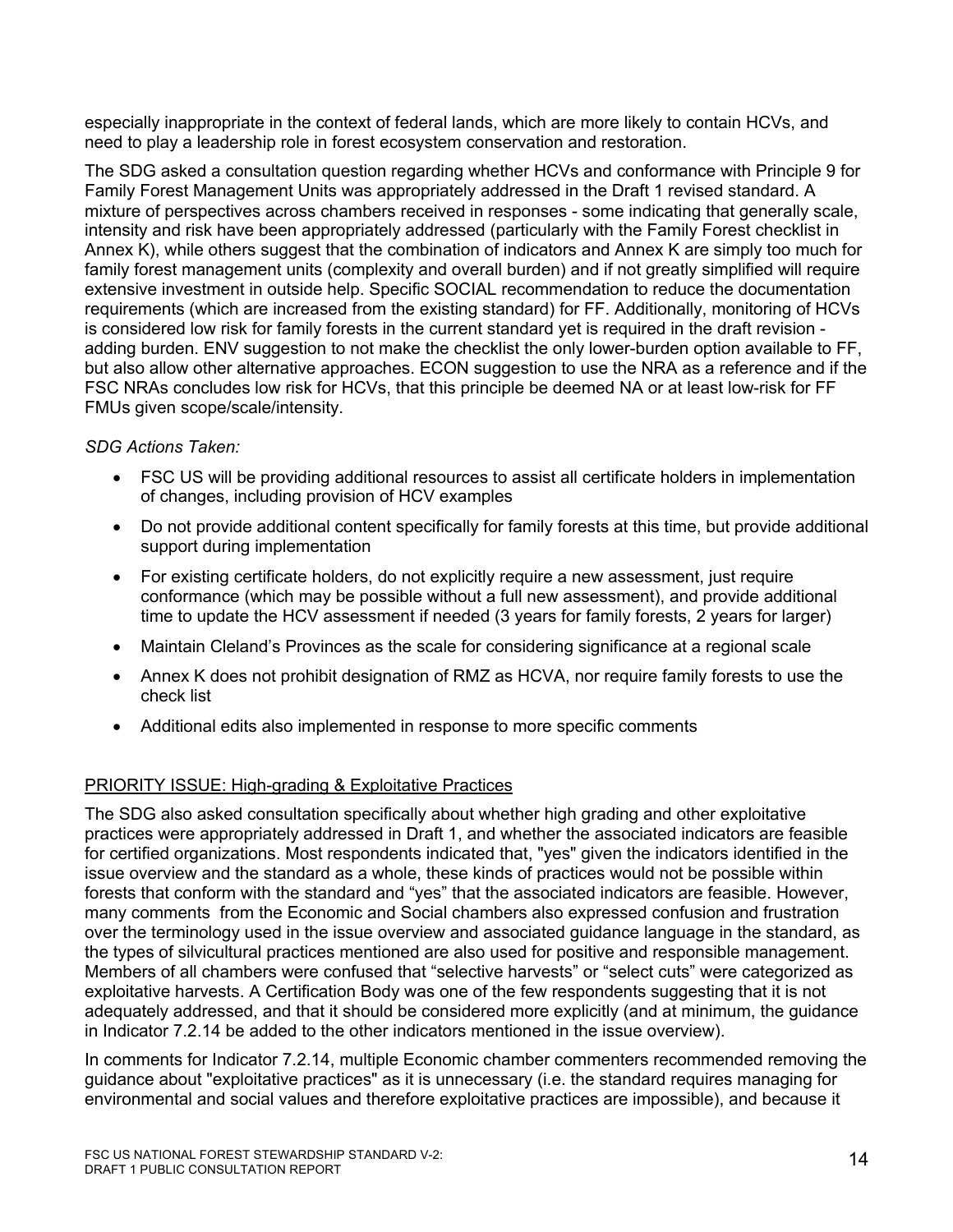may be used to meet social objectives. However, numerous other commenters from multiple chambers indicate that the guidance is helpful. Another commenter recommends adapting the guidance so that practices which could be used for environmental or social benefits are removed and only those practices that have no possible benefits and are truly exploitative remain.

A peer reviewer contracted by FSC US commented that, "None of the draft indicators under Criterion 10.11 explicitly addresses the associated instruction for standard developers which requires that 'Standard Developers shall\* develop indicators to prevent high grading.'"

*SDG Actions Taken:*

- Do not add an indicator specific to high-grading
- Simplify the guidance language regarding high-grading that was associated with Indicator 7.2.14 in Draft 1, and include it with all of the indicators that are referenced (5.2.3, 6.6.2, 7.2.14, 10.5.1, 10.11.4).

## PRIORITY ISSUE: Climate Change

The SDG asked a consultation question regarding whether climate change had been appropriately addressed in Draft 1. The majority of responses were positive regarding the incorporation of climate change and the general approach to how it has been done. A number of certificate holders emphasized the additional cost and time associated with implementing the Indicators, particularly 6.1.1, and particularly for smallholders. A small number indicated that the assessment requirement in 6.1.1 is too vague, and a small number indicated that overall the draft standard goes too far, while other comments indicate that it does not go far enough. One Economic commenter suggested making the climate change requirements voluntary, and/or allowing more flexibility for balancing climate change expectations with landowner goals and objectives (e.g., ecosystem services, wildlife habitat, recreation, timber production, and mill species requirements). Another commenter noted that field testing these new requirements should be a priority.

A number of respondents noted that climate change assessments should be conducted at broader scales (i.e., at a landscape scale). Other respondents indicated that there should be guidance regarding the timescales (e.g., short, medium, long) and climate scenarios (e.g., +1.5o C, +2.0o C) to be considered in assessments. Another suggested that the current management plan may be the best adaptation strategy and already in place (i.e., an actively and responsibly managed forest).

A number of respondents expressed concern about mandating actions now that could be monetized in the future – i.e., requiring certificate holders to initiate efforts to increase carbon storage or sequestration rates, as it could interfere with potential and actual carbon markets (if a forest landowner takes climate mitigation actions before signing up for a carbon credit program it jeopardizes their ability to sell credits on those activities at a later date). One commenter noted that state agencies may decide to wait if their state is considering setting up a carbon offset market.

One Economic commenter expressed concerns that: the climate change requirements might force managers to diversify forests that are not naturally diverse, and therefore it is important to consider forest diversity at the site and landscape levels; studies of the impacts of climate change over the past 40 years do not support assisted migration as an adaptation strategy; and potential consequences if certificate holders are expected to increase rotation length to increase carbon sequestration in unsuitable forest types.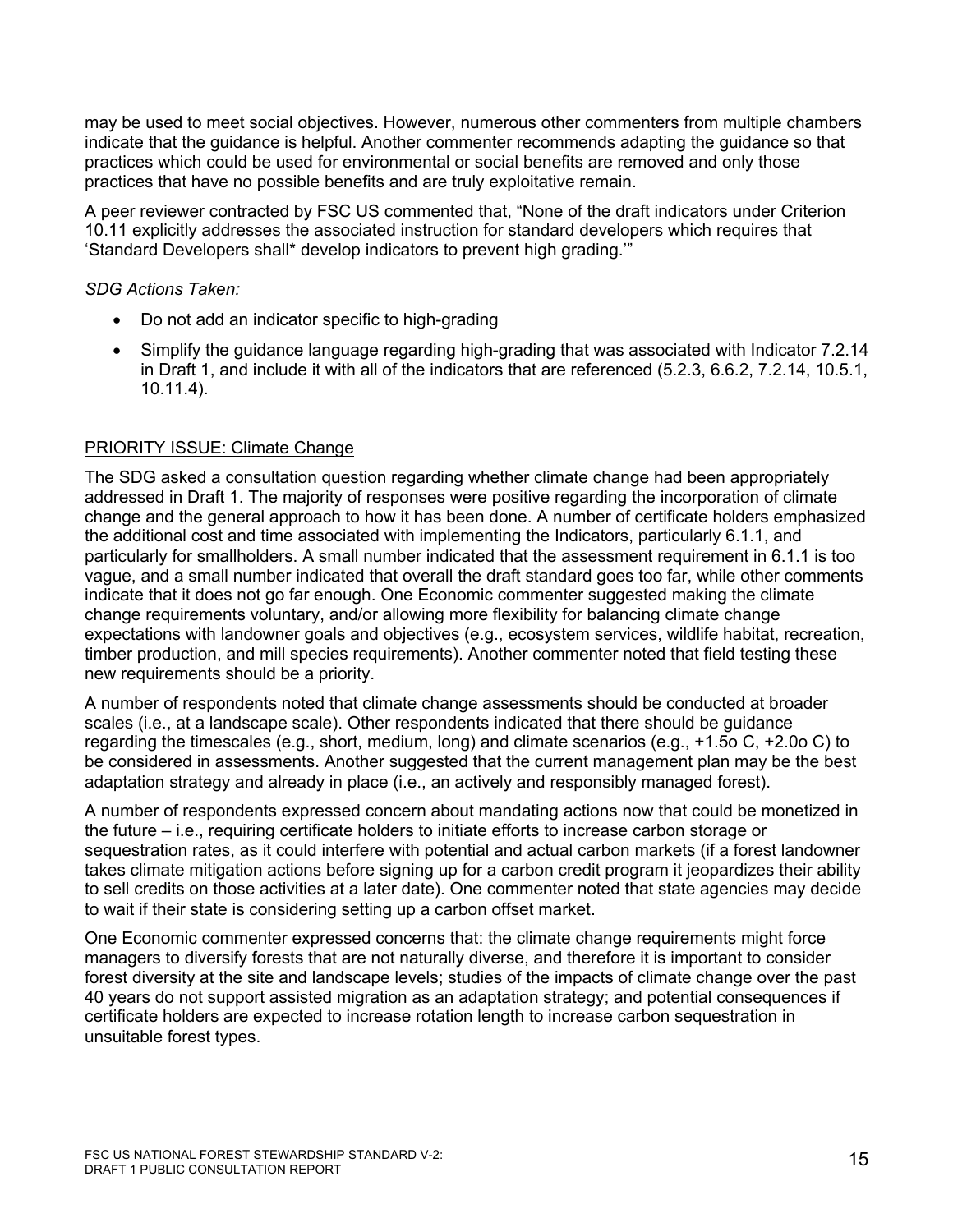#### *SDG Actions Taken:*

- Remove the requirement for a threats assessment from Indicator 6.1.1, and instead combine it with the Indicator 7.2.4 assessment (to streamline climate change considerations).
- Provide certificate holders with some additional time to come into full conformance with the climate change requirements in Indicator 7.2.4 – family forests are to have 5 years from the new standard's effective date, larger organizations will have 3 years.
- Clarify that the allowance for using non-native species for regeneration in Indicator10.2.2 is limited to only North American species, and allow hybrids of native/non-native only if neither "parent" is GMO and there is long-term research to indicate they are not a threat to other native species.
- Add carbon storage and sequestration in Indicator 7.2.6 (i.e., The management plan includes a description of the carbon resources and outlines activities to conserve them)
- Add a new section to Annex L (Climate Change Toolkit) on carbon sequestration primarily pointing to resources to assist with considerations about how to evaluate and conserve carbon resources, but also indicating that FSC US will provide additional guidance as part of implementation support
- Implement additional edits in Annex L to make it more usable.
- Do not add examples to Annex L, but point to NIACS and others who provide examples, as possible
- No changes specifically to address climate change-associated considerations for stocking densities or using forest management to reduce the risk of catastrophic wildfires, as Criterion 5.2 is believed to adequately provide the flexibility needed
- Add new guidance language to the "Guidance for all regions" box associated with Indicator 6.6.5, to address live tree and dead tree retention following catastrophic events.
- Additional edits also implemented in response to more specific comments

## PRIORITY ISSUE: Federal Lands

General Economic chamber comments suggesting that federal lands largely don't require the additional indicators - that can be addressed by scale, intensity and risk considerations, and that they are some of the most analyzed and monitored lands in the nation. Additional Economic comment that the supplementary requirements are often too prescriptive, not outcome oriented, and do not add substantively to the base indicators.

Multiple Environmental chamber comments that the supplementary requirements as proposed have significant problems and do not rise to the level needed given the importance of federal lands to maintain and restore biodiversity, carbon stores, and other natural forest values and ecosystem services, while also providing important recreational opportunities and other social values. Three core problems are identified: (1) the draft expands the scope of federal lands, which raise additional land management issues; (2) the draft weakens or eliminates important provisions of the existing Standard's supplemental indicators; and also (3) fails to correct important problems with existing supplemental indicators for federal lands.

Environmental comment that the Supplementary Requirements fail to take management beyond minimal legal requirements when needed, they fail to incentivize management beyond that in which commercial logging is a significant factor, they fail to require management informed by historical native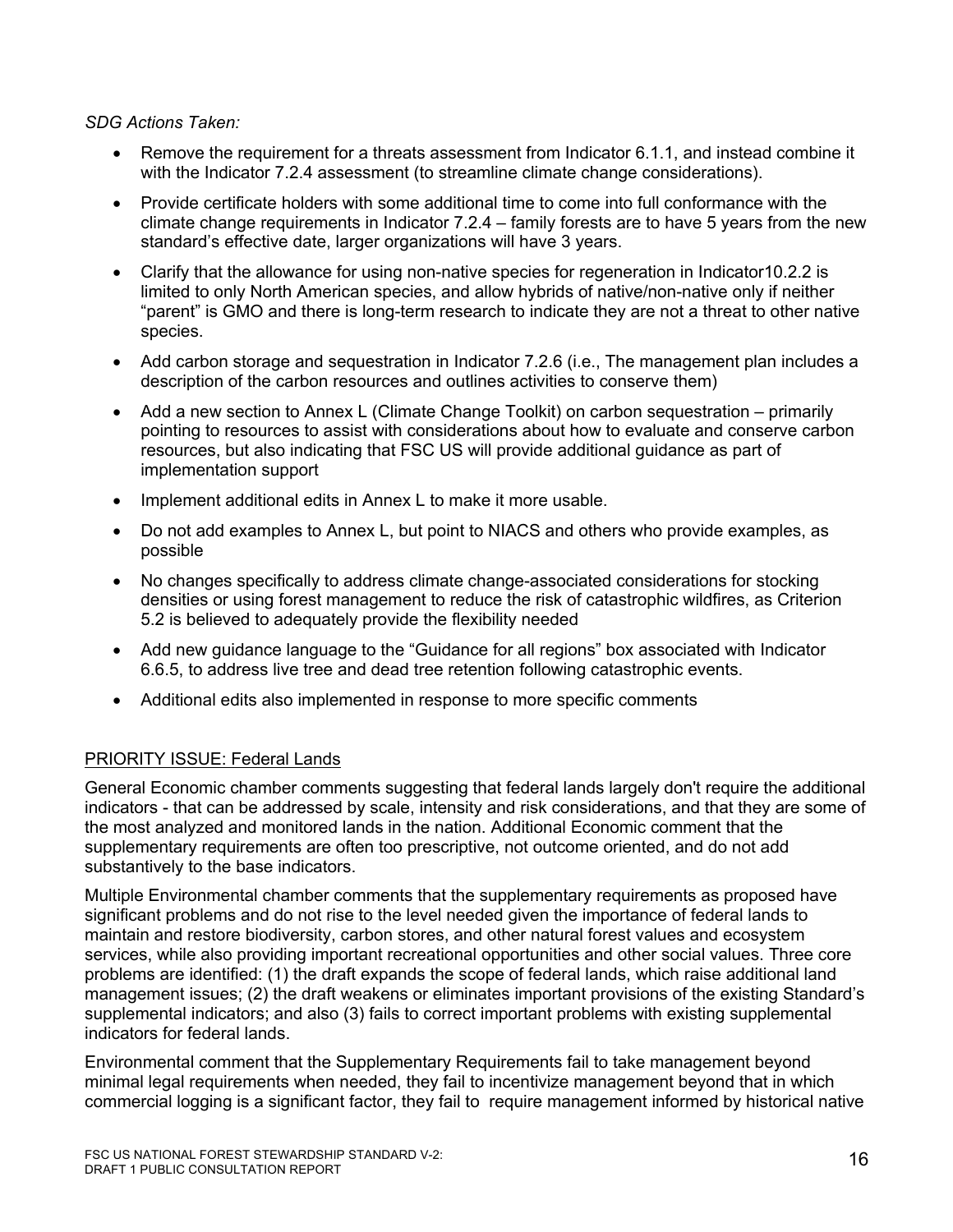ecosystem distributions, they fail to require assessments and adequate actions taken to increase forest carbon storage. Additional Environmental comment that significant improvements in management of Federal forests will be needed for FSC certification to be constructive and appropriate, and that it must require performance above and beyond regulatory minimums, or it risks being irrelevant, ineffective, and in some cases, greenwash.

Environmental comment suggesting consideration of additional indicators for federal lands pertaining to climate change planning in the form of carbon storage and sequestration, forest resilience, and mitigation/adaptation strategies, since federal lands are in a good position from the funding and longterm planning positions to consider and implement such strategies.

The SDG asked a consultation question regarding whether the supplementary requirements meet condition #2 in the Federal Lands Policy for all federal land-managing agencies, that is do they addressed the need for, "national-level indicators that address the special resource management, legal, technical, procedural, and governance issues associated with federal ownership." Economic responses were all positive to this question. One Environmental comment (representing a large number of Environmental stakeholders) was clearly negative, and the other indicated , "technically, yes, depending on perspective" but clarified that the current supplementary requirements are not adequate for FSC certification. An Environmental comment provided in response to a different question specified that the Standard and its indicators are not designed to address lands managed with recreation, scientific research, cultural preservation, and public education as principal goals.

The negative comment noted above clarified that the issues relevant to and important for Bureau of Land Management (BLM) and National Park Service (NPS) lands had not been considered as part of the process and that there are some serious and important additional management expectations, challenges, and controversies within the administrative units. For the BLM, these include: mineral and oil exploration; water storage and distribution facilities; grazing; wildlife management; management of woodlands, mixed forest/desert ecosystems and habitats, and high desert ecosystems; and management of archaeological, paleontological, and historical sites. For NPS, these include: recreation, scientific research, cultural preservation, and public education as principal objectives. This environmental comment continued that at minimum if the scope of the supplementary requirements continued to include these other lands, the definition of "management unit" at Page 5 should clearly indicate the minimum scale in a way commensurate with the scale of individual National Forests – i.e., individual "Field Offices" for the BLM (which are administrative units, not literal "offices"), and individual National Parks for the National Park Service.

Concerns were also expressed in Environmental comments regarding: the robustness of BLM management plans; the inadequacy of the supplementary requirements for lands where commercial timber harvest and other commercial resource extraction would be absolutely inappropriate and controversial; and the lack of prohibitions on significant commercial logging, mineral extraction, or other extractive/industrial activity in National Parks; the lack of constraints on other commercial uses of National Park; the lack of expectations for a "lighter touch" in National Parks for timber harvest, chemical applications, road construction, salvage logging, and other management activities.

The SDG asked a consultation question regarding whether there are any specific Family Forest indicators for which small federal management units should be eligible. Mixed responses from Economic chamber - some support making all Family Forest indicators eligible for federal management units, some support to keeping the approach in as in Draft 1 with no eligibility for federal management units, some support for aligning with the non-federal public lands eligibility (i.e., eligible if small, but not if low impact), and one suggested that Marsh-Billings-Rockefeller Historic National Park should be allowed to continue to use them. Environmental chamber comment supporting continuing the current approach (i.e., no federal lands eligible for the Family Forest Indicators) to maintain credibility of FSC certification and reduce confusion for the public, but noting that an exception might be made for Marsh-Billings-Rockefeller Historic National Park due to its unique history and mandate. Social chamber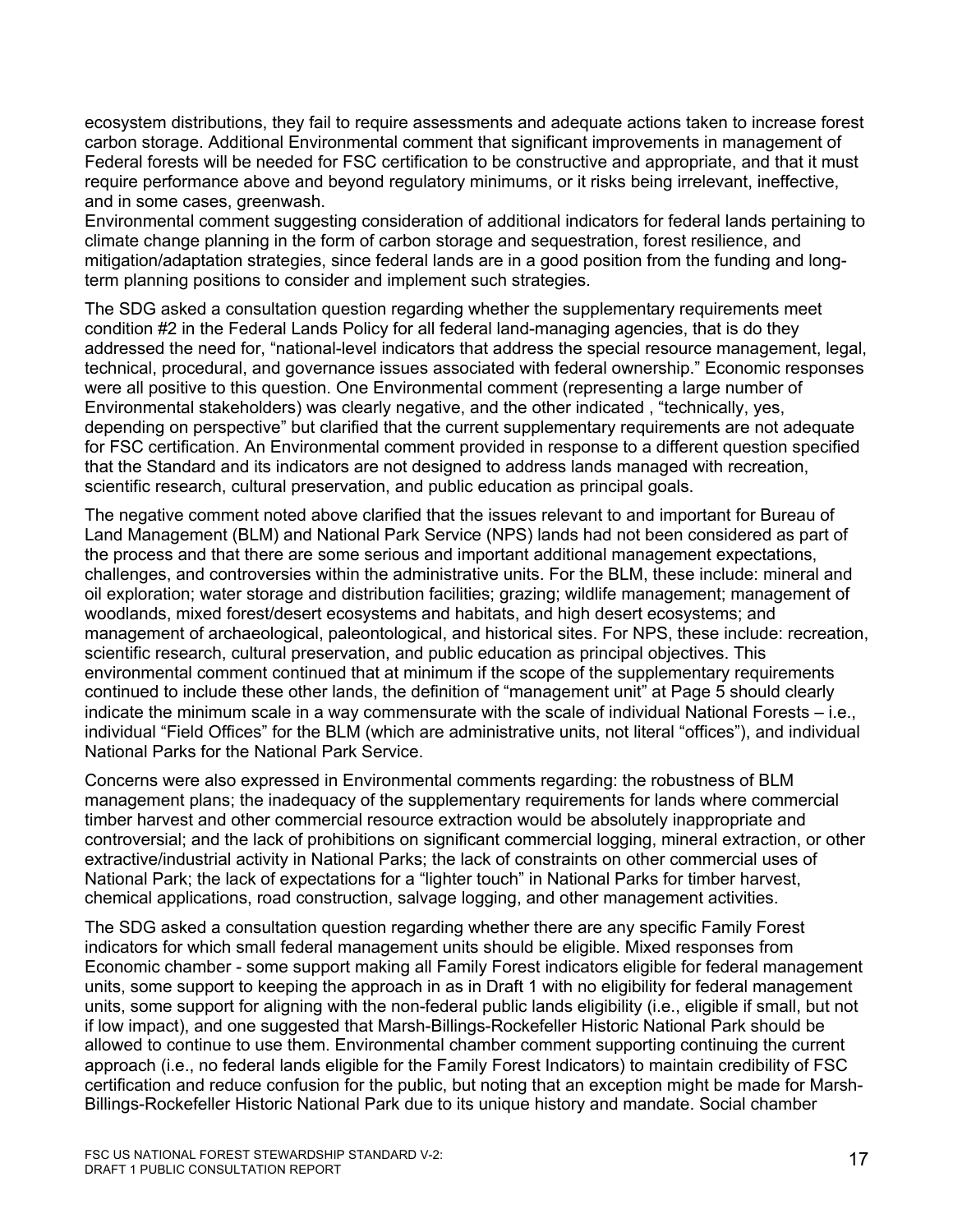comment recognizes that while Marsh-Billing-Rockefeller's risk profile aligns with family forests due to its history of family management and conservation, it has access to resources that most family forests don't and has additional risks (due to additional stakeholder interests and concerns), and therefore should not be treated the same as other family forest management units. Several comments from multiple chambers suggested that small federal management units should at least have exceptions for landscape level requirements in the standard. There was no support from any chamber for differentiating expectations for small federal management units between agencies or type of management unit.

*NOTE: An additional topic regarding "Old Growth & Federal Lands" is addressed further below.*

#### *SDG Actions Taken:*

• Given the comments and concerns received regarding whether the federal land supplementary requirements address the unique conditions of lands managed by Federal agencies beyond the US Forest Service, Department of Defense, and Department of Energy, the SDG is requesting additional input regarding specific issues identified during the Draft 1 public consultation that will be considered during development of Draft 3, along with input from a consultant, and additional inputs from targeted consultation with the Consultative Forum between Draft 2 and Draft 3.

*See Table 1 (below) for potential locations of additional supplementary requirements or guidance to address the identified issues.*

- Clarify that even if the federal land supplementary requirements address the unique conditions of other agencies beyond US Forest Services, Department of Defense and Department of Energy, the other agencies will remain ineligible for FSC certification until Condition #1 of the FSC US Federal Lands Policy is met (i.e., the agency demonstrates, with a commitment at the national level, that it is a willing landowner to participate in the certification process).
- Confirm the scale of certification, as suggested in comments.
- Maintain the current status of ineligibility of federal lands for family forest indicators, but clarify that Indicator 6.8.1 (providing a mosaic of species and underrepresented successional stages across the management unit) is not applicable for small federal management units.
- Additional edits also implemented in response to more specific comments

| l loous Idantifiad | <b>Detential Looption of Additional Supplementary Dequirements or Cuidance</b>                          |  |
|--------------------|---------------------------------------------------------------------------------------------------------|--|
| <b>ISSUES</b>      |                                                                                                         |  |
|                    | Table 1. Potential locations of additional supplementary requirements or guidance to address identified |  |

| <b>Issue Identified</b>     | Potential Location of Additional Supplementary Requirements or Guidance                                                     |
|-----------------------------|-----------------------------------------------------------------------------------------------------------------------------|
| mineral and oil exploration | Criterion 1.2 (defining existing use rights)                                                                                |
|                             | Indicator 1.3.2 (conflicts between conformance with the standard and compliance<br>with laws or regulations)                |
|                             | Criterion 6.2 (impacts of management activities on environmental values)                                                    |
|                             | Criterion 6.3 (preventing negative impacts) – particularly Indicator 6.3.2 (mitigating<br>negative impacts when they occur) |
|                             | Criterion 6.9 (forest conversion)                                                                                           |
| water storage and           | Criterion 6.2 (identify impacts of management activities on environmental values)                                           |
| distribution facilities     | Criterion 6.3 (preventing negative impacts) – particularly Indicator 6.3.2 (mitigating<br>negative impacts when they occur) |
|                             | Criterion 6.7 (protection of water resources and their connectivity)                                                        |
|                             | Criterion 6.9 (forest conversion)                                                                                           |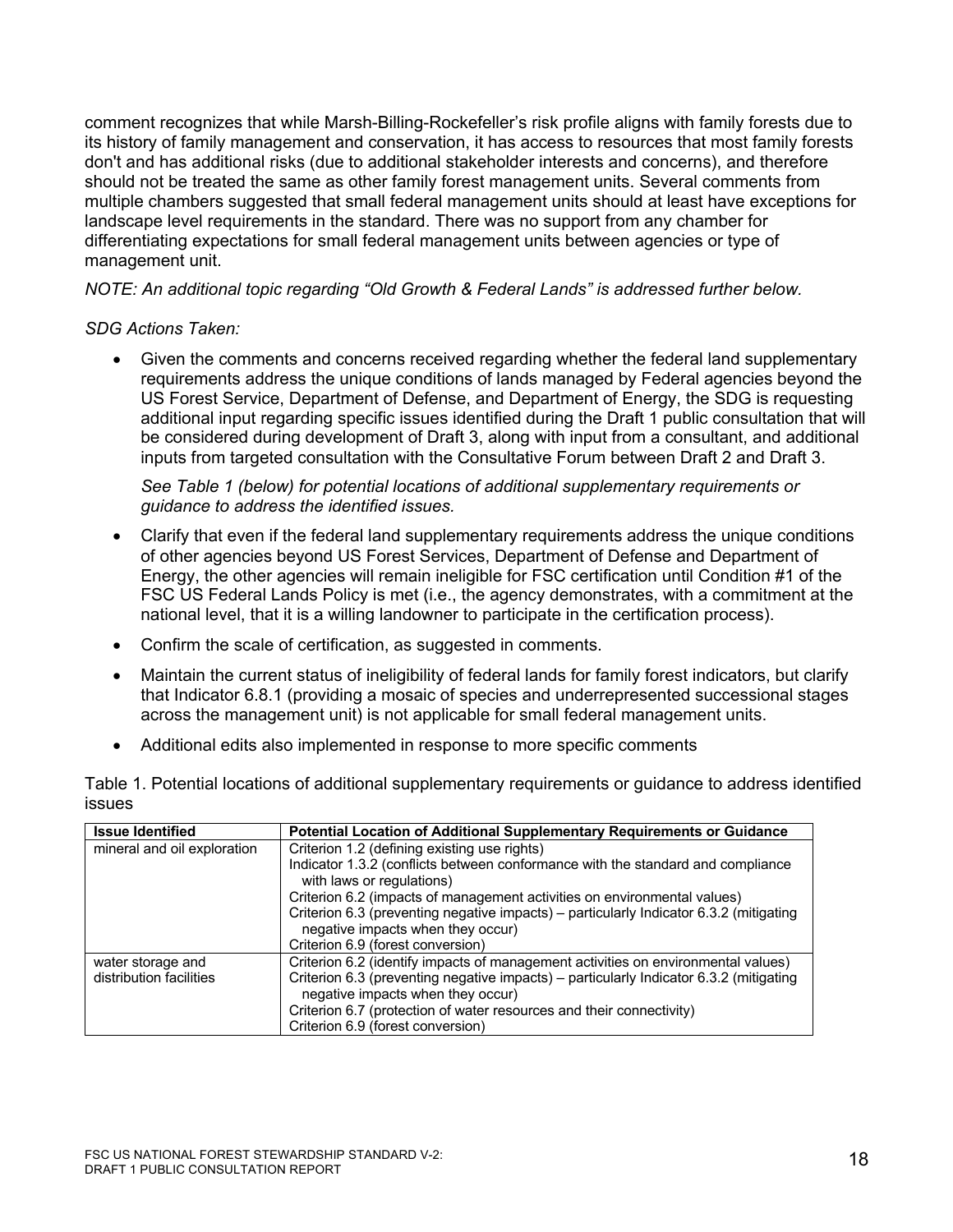| grazing                      | Indicator 1.2.1 (defining existing use rights)                                         |
|------------------------------|----------------------------------------------------------------------------------------|
|                              | Indicator 1.3.2 (conflicts between conformance with the standard and compliance        |
|                              | with laws or regulations)                                                              |
|                              | Criterion 6.2 (impacts of management activities on environmental values)               |
|                              |                                                                                        |
|                              | Criterion 6.3 (preventing negative impacts) - particularly Indicator 6.3.2 (mitigating |
|                              | negative impacts when they occur)                                                      |
|                              | Criterion 6.6 (maintaining native species and biodiversity)                            |
|                              | Criterion 6.7 (protection of water resources and their connectivity) - particularly    |
|                              | Indicators 6.7.7 (mitigating negative impacts) and 6.7.9 (grazing)                     |
| wildlife management          | Criterion 6.2 (impacts of management activities on environmental values)               |
|                              | Indicator 6.3.2 (mitigating negative impacts when they occur)                          |
|                              | Criterion 6.6 (maintaining native species and biodiversity) - particularly Indicator   |
|                              | 6.6.8 (strategies to manage hunting, fishing, trapping and collection of native        |
|                              | species)                                                                               |
| management of woodlands,     | Criteria 6.1 (identifying environmental values that may be affected by management      |
| mixed forest/desert          | activities)                                                                            |
| ecosystems and habitats,     | Criterion 6.6 (maintaining native species and biodiversity)                            |
| and high desert ecosystems   | Criterion 9.1/Annex K (identifying high conservation values)                           |
|                              |                                                                                        |
| management of                | Criterion 3.5 (protecting sites of special significance for Indigenous Peoples)        |
| archaeological,              | Criterion 4.5 (protecting values important to local communities)                       |
| paleontological, and         | Criterion 9.1/Annex K (identifying high conservation values)                           |
| historical sites             |                                                                                        |
| robustness of management     | Criterion 7.2 (development and implementation of management plans)                     |
| plans                        |                                                                                        |
| recreation                   | Criterion 6.1 (identifying environmental values that may be affected by                |
|                              | management activities, including recreation as an ecosystem service)                   |
|                              | Criterion 4.5 (protecting values important to local communities)                       |
| scientific research          | Principle 8 (monitoring and assessment) - particularly Criterion 8.2, which includes   |
|                              | monitoring and evaluating changes in environmental conditions                          |
| cultural preservation        | Criterion 3.5 (protecting sites of special significance for Indigenous Peoples)        |
|                              | Criterion 4.5 (protecting values important to local communities)                       |
|                              | Criterion 9.1/Annex K (identifying high conservation values)                           |
| public education             | Criterion 1.8 (demonstrating and communicating a long-term commitment to the           |
|                              | FSC Principles and Criteria)                                                           |
|                              | Criterion 4.3 (providing opportunities for employment, training and other services)    |
| inadequacy of the            | Criterion 5.1 (production of benefits and/or products, including ecosystem services)   |
| supplementary requirements   | Criterion 5.2 (sustainable production of products and services)                        |
| for lands where commercial   |                                                                                        |
|                              | Principle 10 (implementation of management activities)                                 |
| timber harvest and other     |                                                                                        |
| commercial resource          |                                                                                        |
| extraction would be          |                                                                                        |
| absolutely inappropriate and |                                                                                        |
| controversial                |                                                                                        |
| lack of constraints on other | Criterion 1.2 (defining existing use rights)                                           |
| commercial uses when         | Criterion 1.4 (preventing illegal and unauthorized activities)                         |
| inappropriate and            | Criterion 1.8 (demonstrating and communicating a long-term commitment to the           |
| controversial                | FSC Principles and Criteria)                                                           |
|                              | Criterion 5.1 (production of benefits and/or products, including ecosystem services)   |
|                              | Criterion 5.2 (sustainable production of products and services)                        |
| lack of expectations for a   | Principle 10 (implementation of management activities)                                 |
| "lighter touch" for timber   |                                                                                        |
| harvest, chemical            |                                                                                        |
| applications, road           |                                                                                        |
| construction, salvage        |                                                                                        |
| logging, and other           |                                                                                        |
| management activities when   |                                                                                        |
| inappropriate and            |                                                                                        |
| controversial                |                                                                                        |
|                              |                                                                                        |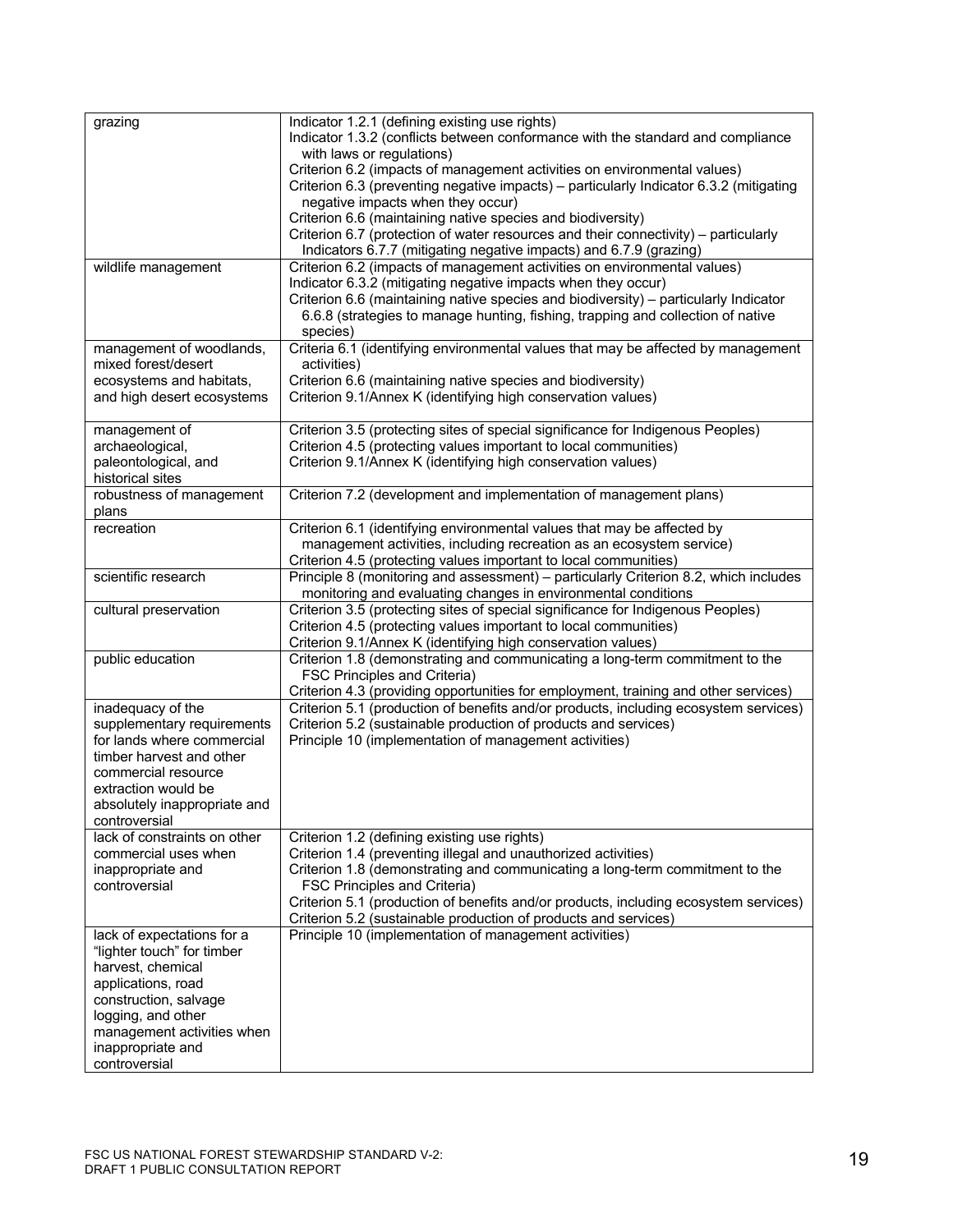## **Plantations**

General Economic chamber comments in support of the plantation indicators and changes proposed in Draft 1. Social chamber comment in support of the plantation indicators and proposed changes, but with concern expressed that they do not reflect the needs of plantations on family forest management units, and suggest further relaxing some of the more rigorous expectations for plantation management (and specifically for family forests). The Social comment further indicates that this will benefit natural forests as displaced demand resulting from reduced productivity of existing plantations (do to more rigorous certification expectations) will necessarily be directed toward natural forests, thereby increasing pressure on those forests. Social suggestion that some criteria could use additional plantation considerations, or at least include guidance (e.g., C6.5, and C10.1, particularly Indicator 10.1.2).

Environmental chamber comments that the proposed plantation indicators do not fully address what is needed given the impact of plantations. They recognize some improvements, but indicate that other changes seriously weaken or eliminate crucial provisions of the existing Standard's requirements, including changes that: reduce to trivial levels the percentage of plantations that must be restored to natural and semi-natural forest conditions; often completely exempt plantations from having any percentage restored to natural and semi-natural conditions, including in regions like the Southeast that have been most impacted by plantation conversion; and allow the vast majority of plantation areas to be managed more intensively than under the existing Standard, moving them further away from natural forest conditions. The comments suggest that the result will be a failure to meaningfully reverse the harm caused by existing plantations and the gaping hole they often represent in forest ecosystems, habitats, biodiversity, and carbon stocks. The also suggest that as proposed, the base indicators create a loophole that would allow semi-natural and natural forests to be converted to plantation – this appears to be associated with Indicator 10.2.2 (non-native species regeneration for climate change adaptation)..

The Environmental comments note that many existing plantations in the US were established at the expense of natural forests, and that there is little evidence that their establishment or certification somehow removes pressure from remaining natural forests in the US. They indicate that therefore the only path to credible and meaningful certification of these existing plantations is for significant portions of them to be restored to more natural conditions—conditions that can also be highly productive for forest products. And indicate that instead at least some of the proposed indicators are now closer to certifying business-as-usual forestry.

The SDG asked a consultation question to request suggestions for a different way to bring more US plantations into the FSC system and thereby increase the associated benefits. Responses to this question span from suggestions that FSC certification will always be too demanding and complex for plantation certification (particularly given increasing RSA, conservation areas network, and pesticide requirements), to confirmation that the current changes will likely bring more plantations into the system, to highly concerned comments regarding the changes to the Plantation indicators in C6.6 that were proposed in Draft 1 (that they will not result in meaningful portions of existing plantations being restored to more natural conditions, that they will allow plantations to be more intensively managed than under the existing standard, that they will not result in significant environmental benefits for plantations that are certified) and the potential that they will lead to greenwashing. There were Economic and Social suggestions for additional changes to reduce rigor and bring in more existing plantations into the US FSC system. There was also an Environmental suggestion for an alternative approach that focused on driving market demand for FSC products.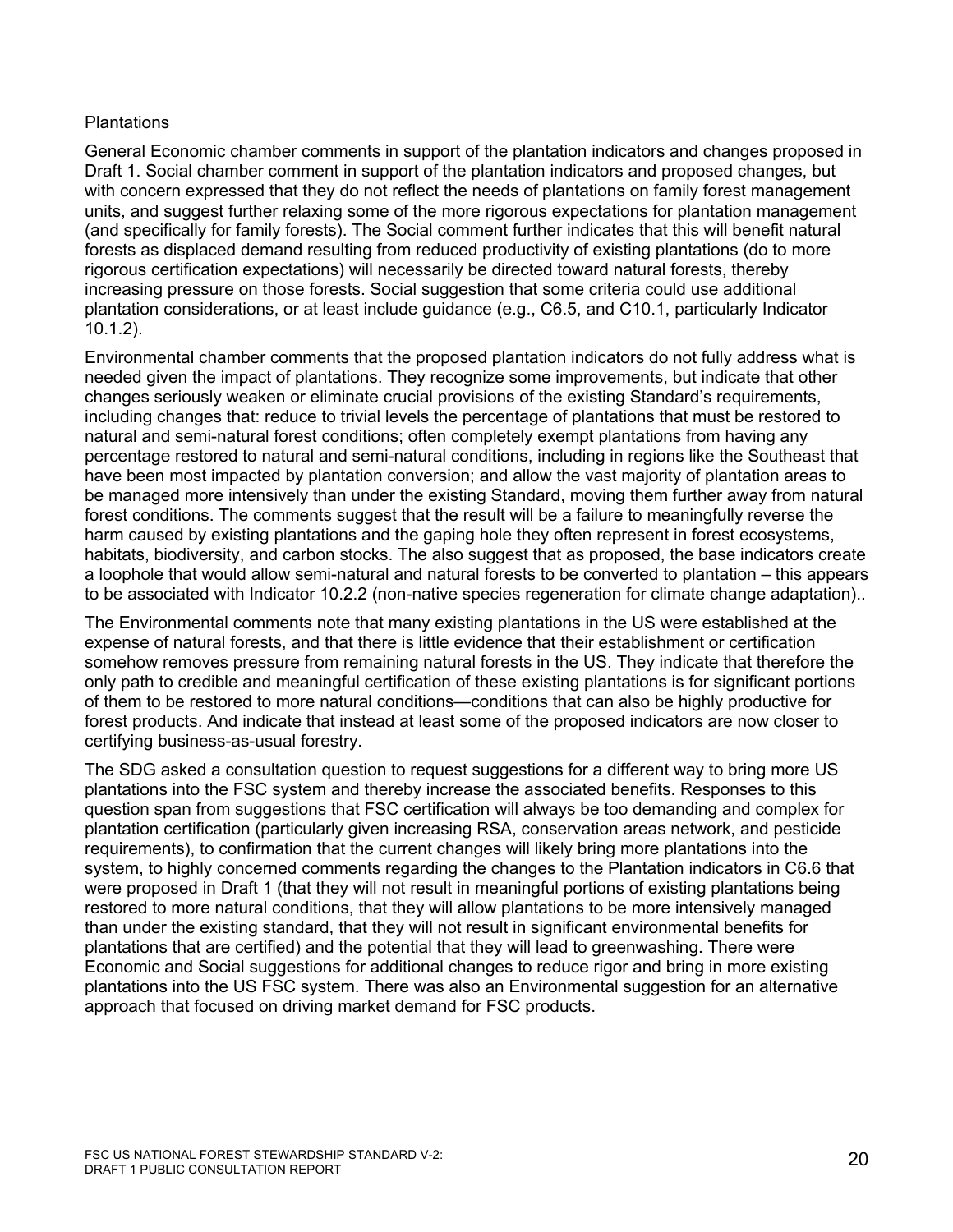## *SDG Actions Taken:*

- Provide a clear and transparent statement in the introduction regarding the SDG's intent to encourage existing plantations in the US to become FSC certified (except on public lands), as a way to increase the environmental and social benefits associated with these managed lands.
- Maintain the Draft 1 expectation for 15% of the management unit maintained in or restored to a natural or semi-natural state requirement for management units of all sizes that have plantations (per PL Indicator 6.6.1.2), with the exception of family forest management units that are less than 124 acres (50 hectares) and meet all of the other conditions of FSC Interpretation FSC-INT-01-001 9 (see Annex G). Also provide these very small management units with a similar exception to the 6.8.1 plantation indicator.
- Confirm that family forest management units with plantations may use the family forest indicators, unless there is an associated plantation indicator, in which case the plantation indicator applies.
- Maintain RSA and CAN expectations for management units with plantations
- The SDG commits to continuing the plantation conversation past the approval of the standard to explore how to really achieve the high level intent for plantations in the US as described in the introduction, and how to incorporate outputs from this conversation into the next revision of the standard.
- Additional edits also implemented in response to more specific comments

## Non-Timber Forest Products (NTFP)

Recently, FSC International staff communicated to FSC US staff that they are trying to move away from specific standards for non-timber forest products (NTFP). Instead, they are encouraging SDG to incorporate certain International Generic Indicators (IGI) into their NFSS which would allow the NFSS to specify NTFP that are in scope for certification under the standard. An assessment by FSC US of the list of IGI provided by FSC International staff indicates that only one additional indicator would be necessary to incorporate NTFP formally into the FSC US standard.

FSC US reached out to Certification Bodies in the US with a request for information regarding currently certified NTFP in the US, and also NTFP where interest has been expressed, but are not currently certified. All respondents were supportive of including NTFP in the NFSS and believed there would be interest in certification of these materials.

There are no NTFP currently FSC certified in the US. The following have either been previously certified (#), or have had interest previously expressed.

- Balsam boughs #
- Spruce tops (for Christmas trees) #
- Maple syrup #
- Birch or yellow poplar bark
- Willows
- Witch hazel ointment
- Black ash (for baskets)
- Sap-based foods (e.g., hickory syrups, derivatives of both maple and hickory syrups);
- Resins and oils;
- Chaga
- Mushrooms and other Fungi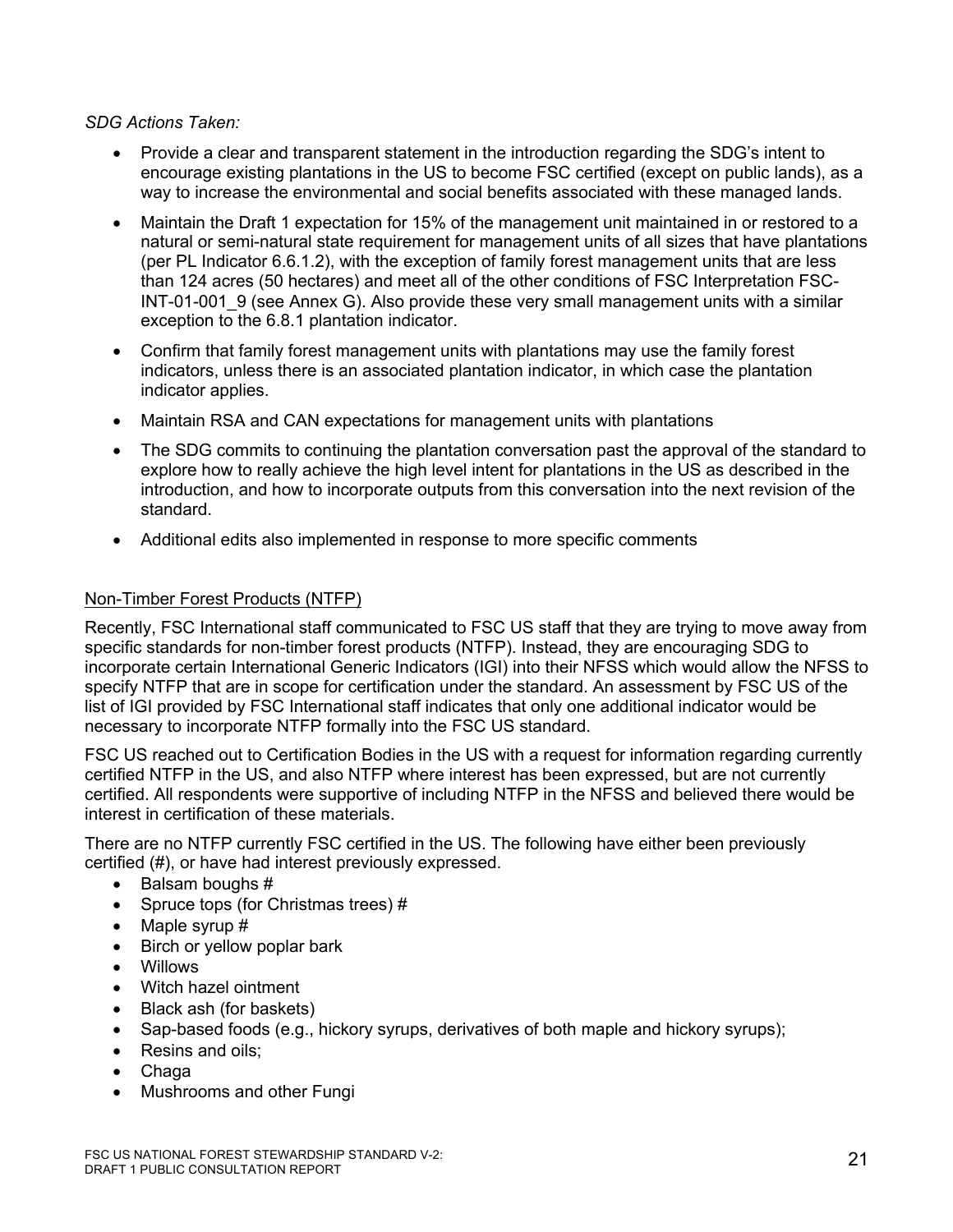- Ginseng and other teas/herbals/medicinals (e.g., cohoshes, yaupon holly, etc.).
- Fruits (e.g. juniper and salal berries) and nuts (e.g. chestnuts, walnuts)
- Branches, boughs
- Pine straw (needles)
- Holiday trees and other ornamental plants

#### *SDG Actions Taken:*

- Include NTFP within the scope of the standard, but first gather additional information during the Draft 2 public consultation, and through experts, to determine which NTFP should be formally included in scope.
- Ask a set of consultation questions during the Draft 2 public consultation:
	- $\circ$  What are the priority NTFP products for which FSC certification is desired?
	- $\circ$  Are there any indicators that need to be further adapted to ensure the NTFP are produced in responsibly managed forests?
	- $\circ$  For any of the NTFP listed above, is there insufficient information available to determine sustainable harvest levels (per Criterion 5.2)?
	- $\circ$  Are any of the NTFP listed above, or other NTFP, threatened by typical forest management activities?

#### Best Available Information & Traditional Knowledge

Consultation with Native American Indigenous Peoples conducted by FSC US since the Draft 1 consultation suggests that portions of the standard with a singular focus on "science" or science-related literature or information as sources of information for decision-making or justifications represent a concern for some Native American Indigenous Peoples. It is perceived by some as disrespectful of the extensive knowledge and understanding that these Indigenous Peoples hold regarding forest ecology and management.

While the definition of "Best Available Information" implicitly includes traditional knowledge, due to the reference to "experts", it is not an explicit component.

## *SDG Actions Taken:*

- Revise the definition of best available information to explicitly recognize traditional knowledge.
- Also adapt the definition to recognize that peer-reviewed scientific literature, traditional knowledge and experts should be the primary sources of information, with other sources filling in if these are not available.
- Remove "credible scientific analysis" from the glossary.
- Revise indicators that include explicit references to science, research and scientific literature to instead focus on best available information.

## Criteria 1.1, 1.2 & 1.3 Indicator Alignment

While there were limited comments received regarding the indicators in these three Criteria, those that were received indicated some confusion about the intent of the indicators, potential duplication between the indicators, and some additional minor edits.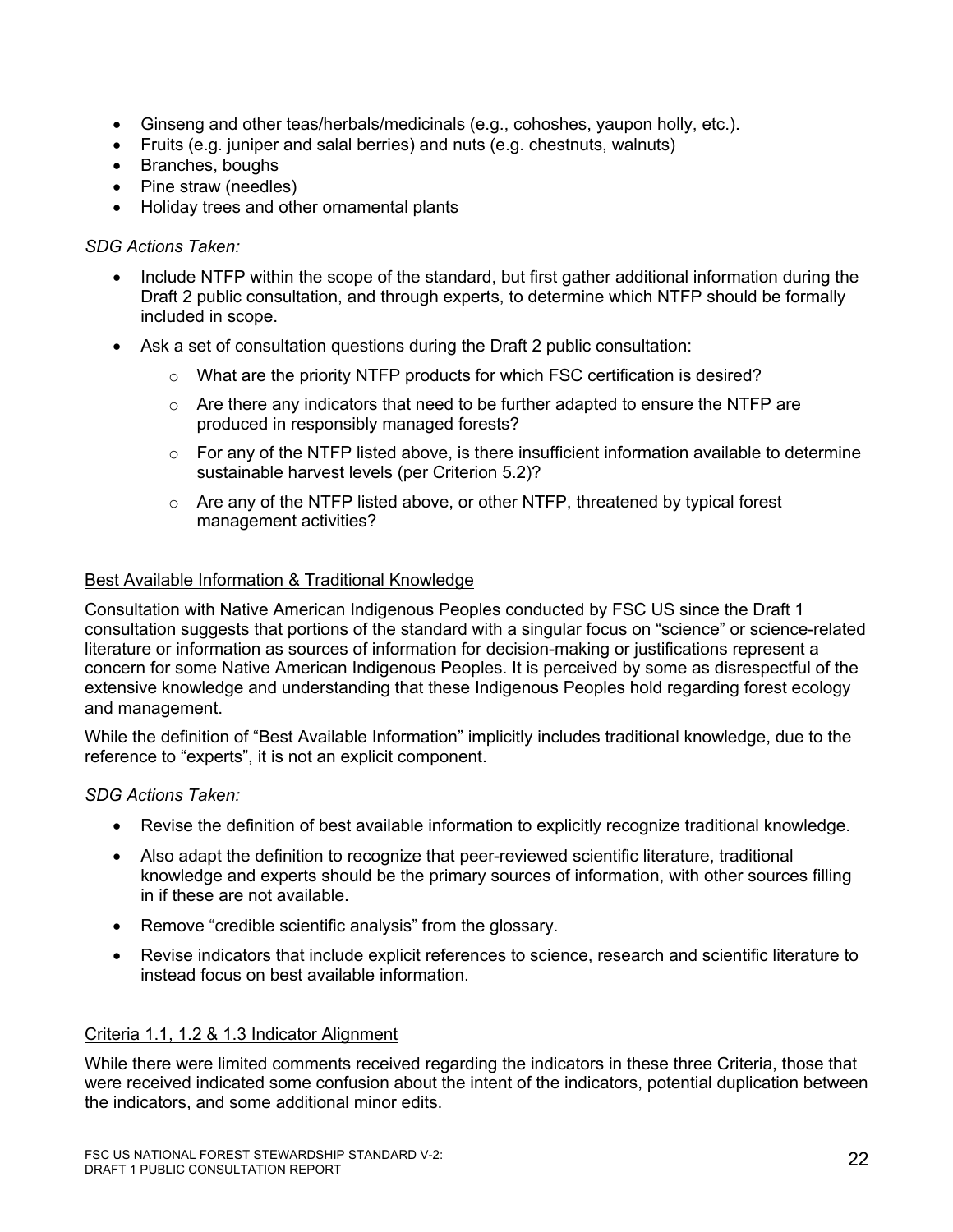Review of the Criteria and indicators in question found that the Draft 1 efforts to adapt existing indicators for use with the new Criteria might not have been particularly successful. These three criteria are linked, but each has a very specific purposes which were confused by the Draft 1 indicators.

- C1.1 focuses on establishing the legal registration of the organization.
- C1.2 focuses on establishing the legal status of the management unit, including boundaries and clarifying where rights associated with those lands are held by others.
- C1.3 focuses on establishing the organization's legal right to implement management activities within the management unit.

## *SDG Actions Taken:*

- Align indicators with the above core intents of the three Criteria. This was implemented through edits to some Draft 1 indicators, addition of a new indicator in Criterion 1.3, and new and adapted guidance statements.
- Additional edits also implemented in response to more specific comments

## Criterion 1.6 & Dispute Resolution

Comments received regarding Criterion 1.6 were almost entirely from the Economic chamber. A number of them express general concern regarding the burden Criterion 1.6 would place on a certificate holder (particularly small and medium-sized), how it could be accomplished by a group manager, the possibility for any complaint to evolve in to disputes, potential abuse by those submitting complaints, the over prescriptive nature of the indicators in this criterion and Annex D, and the lack of record-keeping regarding complaints. This concern regarding burden is expressed particularly along with comments that indicate that the US has a well-established legal system to handle disputes. Additional concern is expressed in Economic comments regarding the potential impact of the dispute resolution framework on private land rights, and the potential to give authority to claimants to impact management and collect damages. Other Economic comments indicate that this Criterion is not needed as public complaints are already effectively addressed, without ever being elevated to anywhere close to requiring court action, and that State agencies have their own prescribed dispute resolution process managed with Attorney General's offices.

A peer reviewer contracted by FSC US noted that if Criterion 1.6 is intended to address the issue of disputes with workers from Criterion 2.6, then it also needs to include development of dispute resolution mechanisms through engagement with workers as required by Criterion 2.6.

The Draft 1 consultation included a question requesting examples for types of property destruction that should/should not lead to classification as a 'dispute of substantial magnitude'. Responses included considerations of repetition (one-time vs. multiple), permanency (can it be remedied/mitigated?), intentionality (mistake or accident vs. purposeful destruction), tangibility (physical vs. other property), defensibility (does it represent best practice or current science or not?).

The Draft 1 consultation included a question asking how many interests would need to be involved for a "dispute" to become a 'dispute of substantial magnitude'. Most respondents found this question difficult or distasteful, and some suggested completely removing the phrase, "significant number of interests." A number noted that a dispute of substantial magnitude could involve just one or two interests, depending on the issue. Another suggested focusing on the number of types of stakeholders (i.e., more than one). 3 interests was proposed by another. Further Economic comments reflected that not all interest are equal (legal rights holder vs. opinion), that the decision should be based on the merits of the dispute,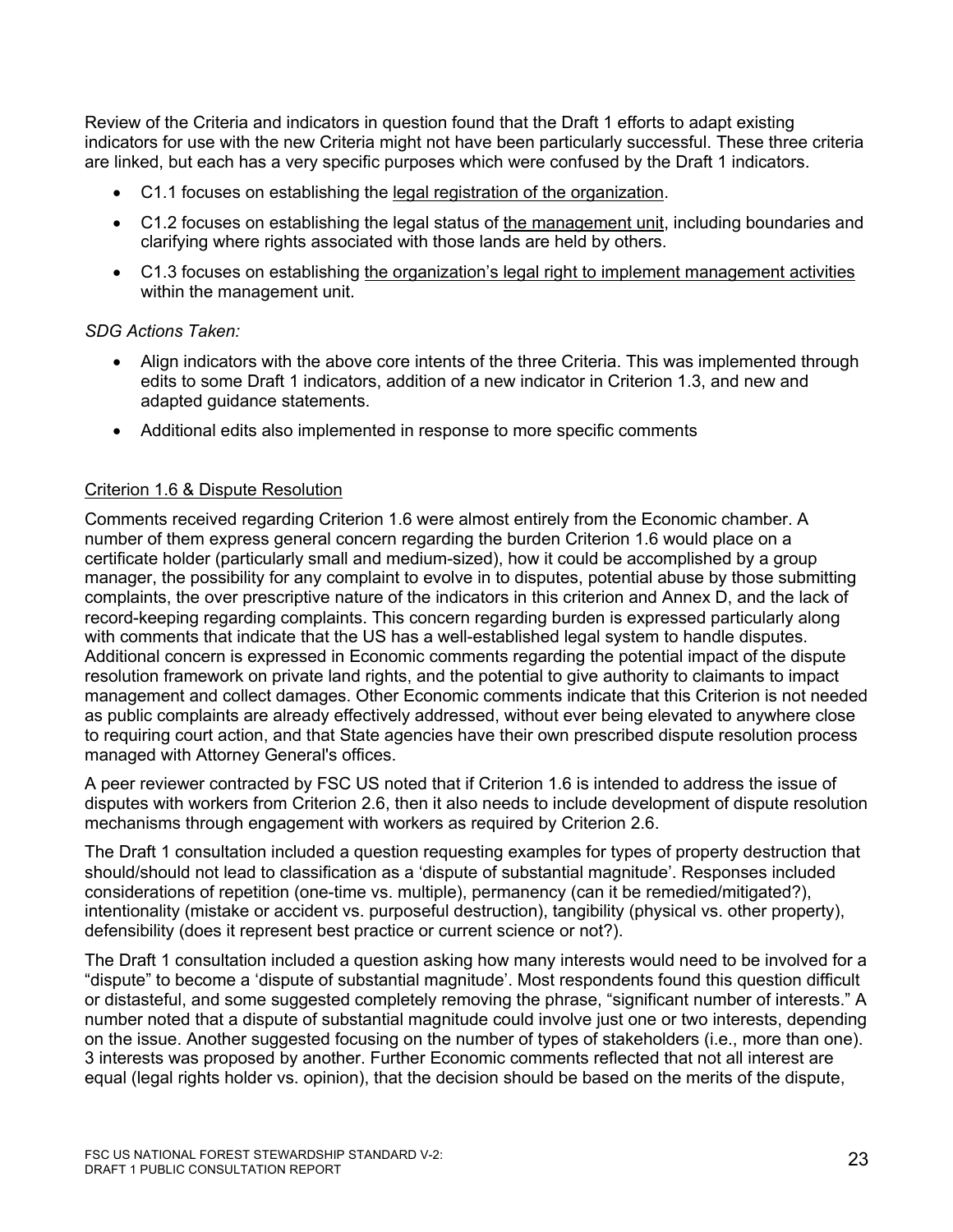and that a stakeholder could stir up a lot of interests around something that should never be considered "a dispute of substantial magnitude"

The Draft 1 consultation included a question requesting examples for types of impacts to forest resources/values that should/should not lead to classification as a 'dispute of substantial magnitude'. Comments were similar to many above and included considerations of temporality (short-term vs longterm impacts), reversibility, violations of the standard (negative effects on high conservation values, major non-conformances), defensibility (supported by best management practices or accepted silvicultural practices), repetition, spatial extent, rarity of value affected, irreversibility, extent of impact (i.e., broad public resources affected, community health and safety), and/or monetary impact. One comment indicated that the magnitude of the impact should not be tied to the "kind" of impact.

- Maintain indicators with expectations that certificate holders will address disputes and try to keep them out of the court system. Criteria 2.6 and 4.6 include language regarding dispute resolution, therefore it needs to be addressed in indicators. Also maintain the distinction between complaints and disputes.
- Maintain Criterion 1.6 as a common set of indicators to address dispute resolution expectations throughout the standard. However, limit the scope of the Criterion to disputes that are brought to the Organization, and add an indicator to Criterion 2.6 with the expectation that the Organization will contract with businesses that have their own dispute resolution process for disputes raised by the contractor's employees.
- Align Criterion 1.6 with the reference to Criterion 1.6 that occurs in Criterion 3.2, which is focused on resolving disputes related to violations of rights held by Native American Indigenous Peoples. But do not introduce further limits on the kinds of disputes that need to be addressed through the indicators of Criterion 1.6, beyond the limits already established in Indicator 1.6.1.
- Clarify that when "good faith" is exhausted, "The Organization's dispute resolution responsibility ends."
- Align with Criteria 2.6 and 4.6 by specifying that if the dispute has been raised by employees or local communities, then the system needs to be adapted through engagement with those bringing the dispute.
- Maintain the existing approach for family forest management units.
- For the uses of "significant" related to the types of property destruction and the types of impacts to forest resources/values that would lead to a dispute of substantial magnitude, provide additional guidance in Annex D that focuses on the kinds of attributes that a auditor should consider when evaluating whether a dispute rises to this level.
- For the use of "significant related to the number of interests that would lead to a dispute of substantial magnitude, provide guidance in Annex D that this is about the number of different types of stakeholders, and there would need to be a breadth of stakeholder types raising a dispute, such as stakeholders representing all three of FSC's chambers (i.e., economic, environmental, social).
- Additional edits also implemented in response to more specific comments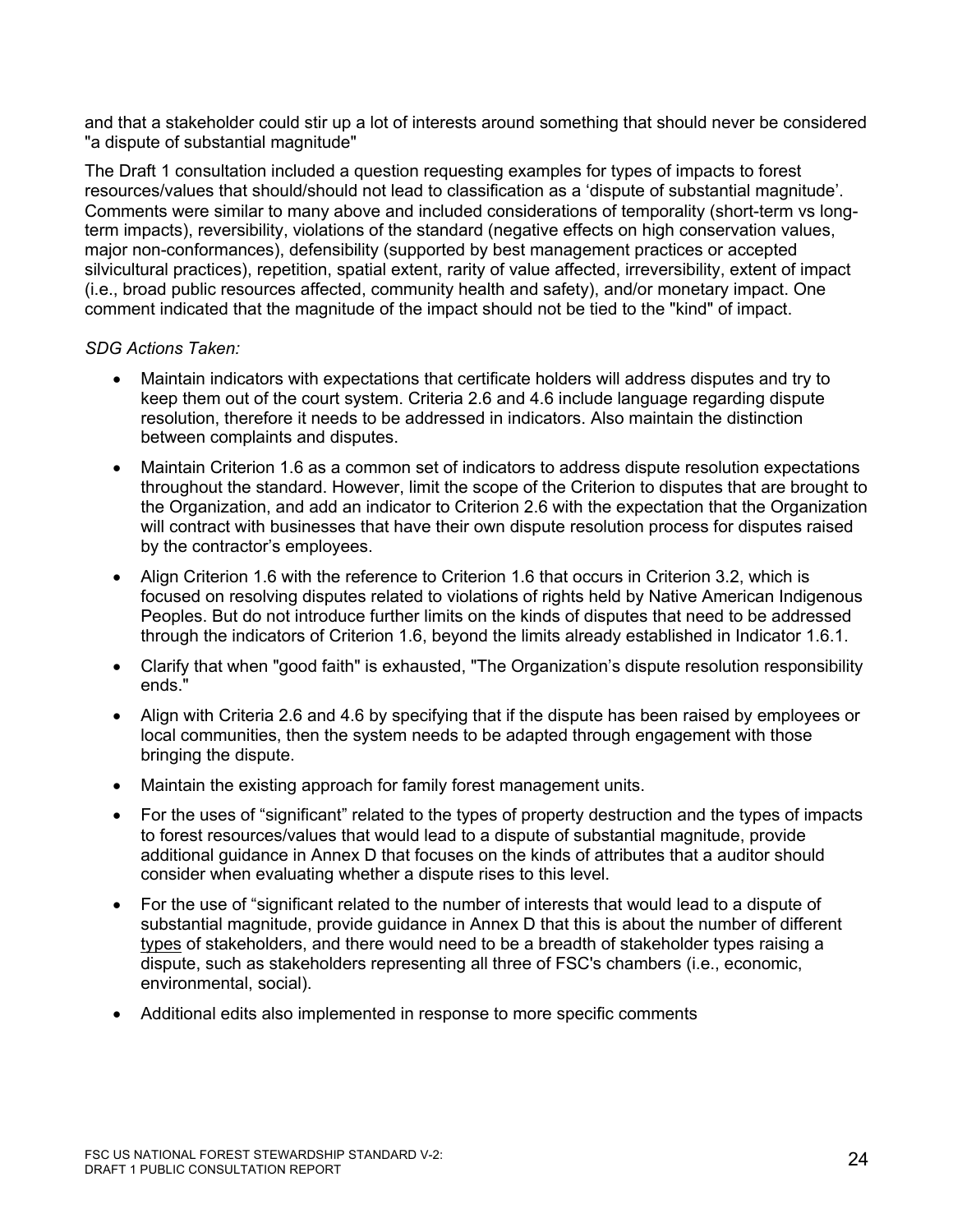## Criterion 4.5 & Community and Social Impacts

Numerous Economic chamber comments expressed concern regarding the scope and anticipated difficulty/effort required for conformance (i.e., onerous, burdensome and operationally infeasible) with the indicators of Criterion 4.5, and the importance of better clarifying the threshold for "significant" negative impacts. One comment notes that engagement prior to operations can cause delays in necessary and time-sensitive activities - if these operations are not protected, economic harm may result in non-conformance with other components of the standard. Others question how much authority individuals outside of the management unit should be given over activities on the management unit. Another that state and local controls already exist for this and additional should not be required. A final comment notes that a comprehensive assessment of social and environmental impacts to all local communities is not feasible and that typical legal activities needed to conform with the standard should not require mitigation or avoidance.

Economic suggestion that avoidance or mitigation not be required for forest management actions resulting from and implemented in compliance with management plans that were developed through a formal consultation processes with stakeholders and tribes - should not require avoidance at all, and only require mitigation if unexpected impact occurs and then only within the scope of forest practices rules and collaboration with other state agencies (e.g., Dept. of Ecology). Another Economic comment that the indicators are generally confusing, with recommendation to clarify expected steps (i.e., 1. identify impacts on (bulleted list of items) 2. develop and implement measure to avoid and mitigate (bulleted list of items)).

Specifically for Indicator 4.5.2, there was an additional concern that some of the potential impacts are beyond the control of the certificate holder, and a suggestion to remove the specific items (1 and 2) and just leave it measures are implemented to avoid significant economic impact.

The SDG asked a consultation question requesting examples for the kinds of negative social and environmental impacts of management activities that should and should not require avoidance and mitigation measures. One comment noted that most CH are already subject to legal requirements under federal and state laws and regulations to avoid, minimize, and mitigate negative social and environmental impacts, and therefore this indicator should only apply to consideration of impacts beyond these legal thresholds. Others suggested considering NEPA regulations to help determine a level of significance with associated guidance, or using "demonstratable" instead of "significant". A number of comments that responded directly to the questions regarding activities that should/should not require mitigation or avoidance focused on the scale of impact, considering spatial impact, percentage of the community's population affected and the temporal scales (i.e., temporary/short-lived vs. permanent/long-lasting/irreversible). A similar question was asked regarding economic impacts and the general responses were very similar to those for the questions related to Indicator 4.5.1.

## *SDG Actions Taken:*

- Revise the indicators in Criterion 4.5 to focus on engagement with local communities, identification of potential community-level impacts that are of concern to the community, and then identifying strategies to address those concerns.
- Provide guidance to help with considerations regarding what would be a "significant" negative impact on the community.

## Criterion 5.2, Criterion 7.4 & Sustained Yield Harvest Levels

The SDG asked two consultation question regarding the timeframe for sustained yield harvest levels (Criterion 5.2) and the timeframe for management plan revisions (Criterion 7.4). The Criterion 5.2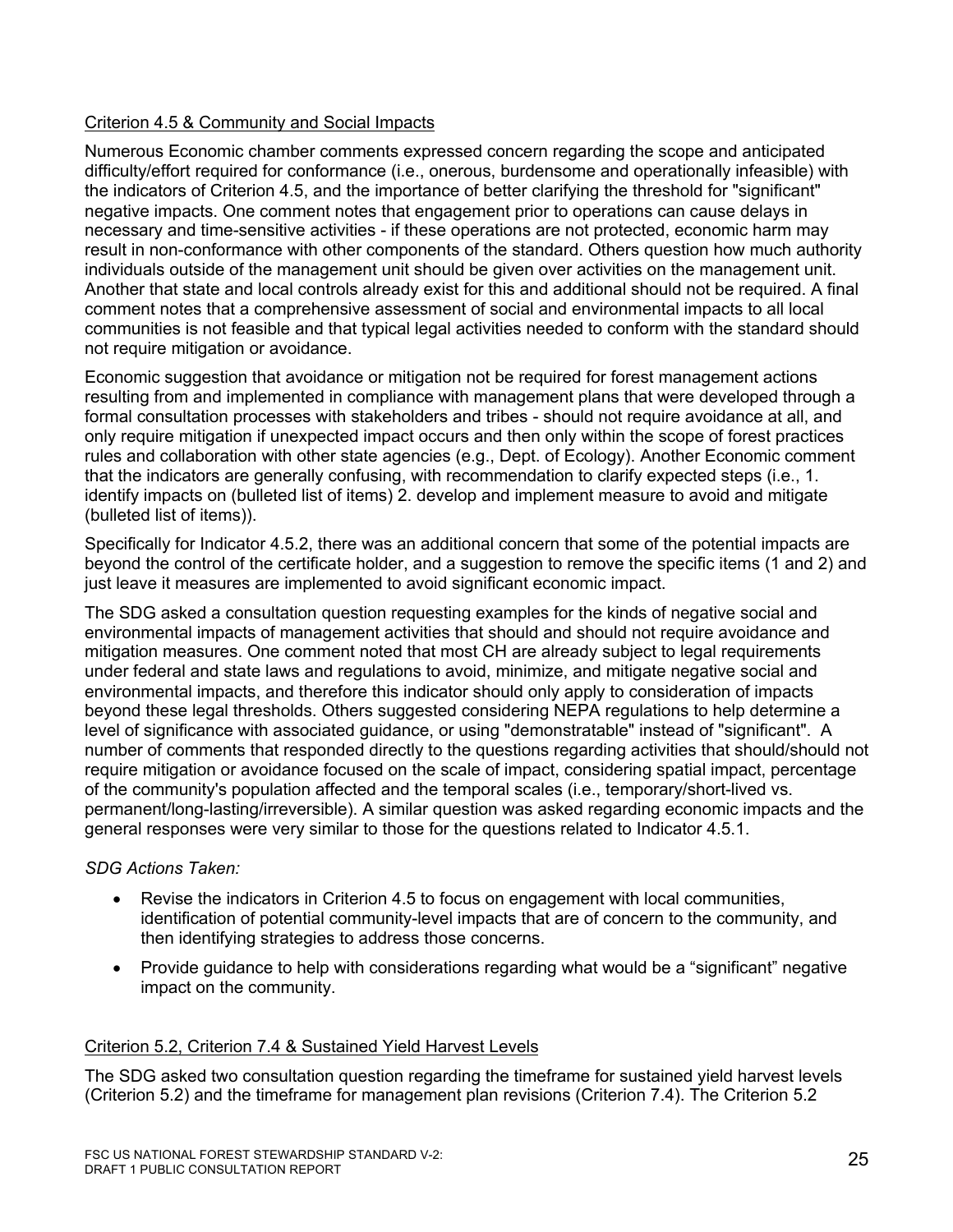consultation question asked for examples for when averaging annual harvest levels over rolling periods that are longer than the generally-expected 10-year timeframe would make sense. The Criterion 7.4 consultation question asked for rationale that would justify, for ecological reasons, longer planning periods. Note that in Draft 1, Criterion 7.4 provides an exception to the management plan revision timeframe for up to 15 years if statutorily required, and this would also apply to sustained yield harvest levels as these two timeframes are linked in Criterion 5.2.

Almost all Economic chamber comments supported providing greater flexibility for Criterion 5.2, but there were a small number of economic and one environmental responses indicating that the current 10 year period is good. One additional environmental comment supported longer time periods, but primarily for family forests. Some examples for longer sustained yield harvest level rolling periods focused on restoration of particular forest types, others were based on size of the management unit, others considered response to disturbances and climate change considerations

While the majority of responses to the Criterion 7.4 question were, "No," there were a number of Economic chamber comments supportive of longer plan revision cycles. The limited examples for when longer cycles might be appropriate were in similar categories as the Criterion 5.2 examples.

## *SDG Actions Taken:*

• No change. The examples provided for the Criterion 5.2 would generally not be fully addressed through increasing the timeframe by several years. However, they likely can be addressed through the flexibility provided in Indicator 5.2.4.

#### Criterion 5.3 & Externalities

Economic chamber comments indicate significant concern regarding this indicator, that it will be costly or impossible to implement, that it is burdensome without adding any value, that it will be extremely difficult for group managers to implement, that it needs to be more specific or include significantly more guidance (including for timescale of considerations), that the appropriate scale for consideration of externalities is at the macro-level (i.e., high-level management planning), that it seems redundant of the social, economic and environmental impacts considered throughout the standard, etc. An Environmental chamber comment also noted significant overlap with Criterion 4.5.

The virtual 2021 General Assembly included consideration of a Motion to remove Criterion 5.3 from the Principles and Criteria as many countries have struggled to adapt it for their NFSS. However, the motion was voted down, and therefore the US NFSS will need to have indicators that address the intent of the Criterion.

Comments regarding Indicator 7.2.19 again noted the difficulty of dealing with externalities, as well as the overlap with Indicator 7.2.12 (incorporation of social value considerations in the management plan).

## *SDG Actions Taken:*

• Adapt the Criterion 5.3 indicators to focus on the core intent expressed in the International Generic Indicators – being aware of and prepared for the financial risks related to externalities. This concept is closely linked with the Criterion 5.5 indicators (i.e., the Organization needs to understand their potential financial risks and have strategies in place to address these risks so that they have the capacity to implement their management plan/conform with the standard). This approach also reduces duplication with expectations around identification and mitigation of social and environmental impacts elsewhere in the standard.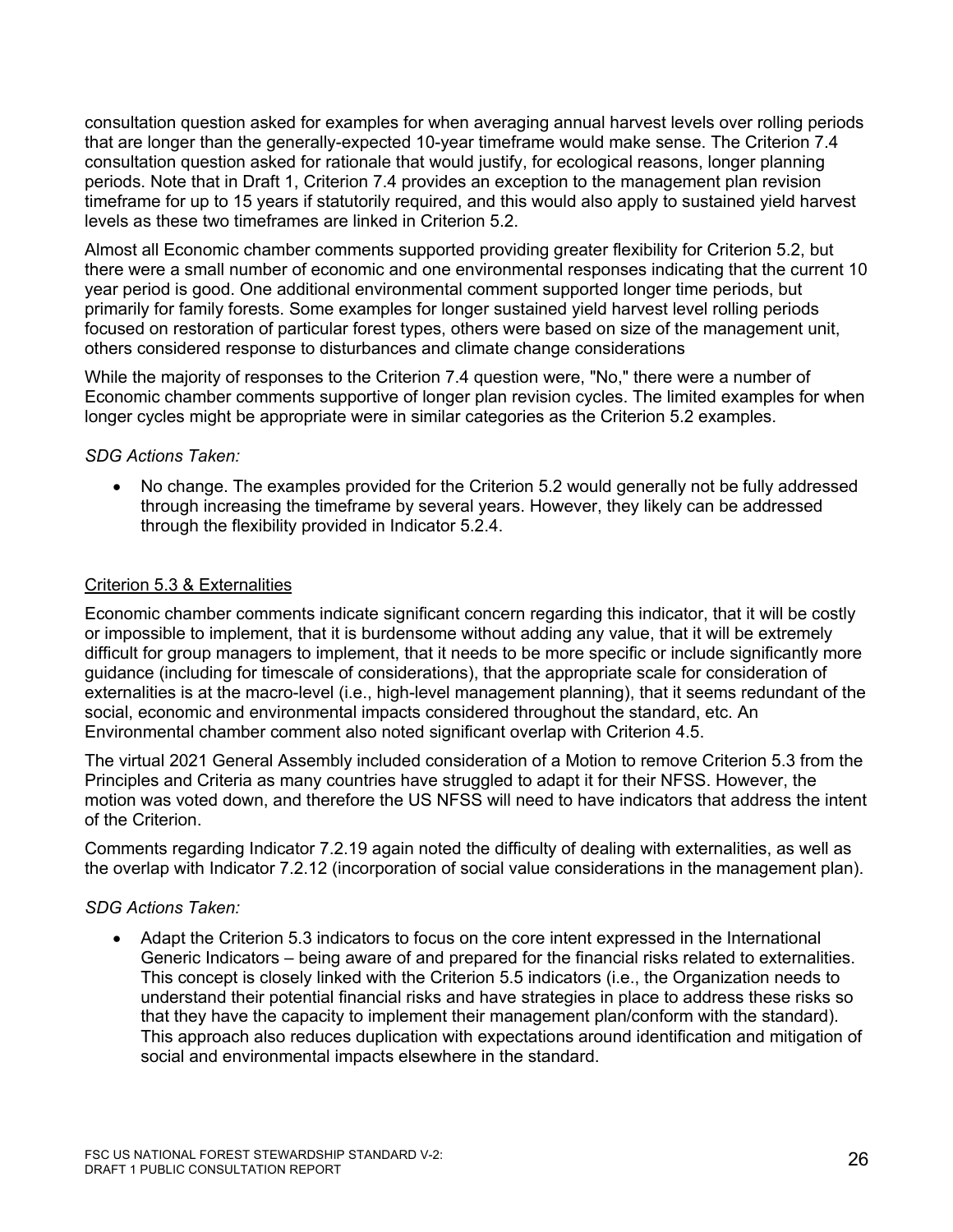## Principle 6 & Family Forests

Social chamber comment that even with the existing family forest indicators, Principle 6 will be too complex, scientific and daunting for most family forest owners….this includes associated annexes. Overall it is viewed as considerably more challenging than Principle 6 in the existing standard, and likely prohibitive for most family forest. One Economic chamber respondent agrees in that it is overly complex and labor intensive given the low intensity management of family forests and the technical resources accessible to them, but two other Economic respondents are generally supportive of the family forest indicators in Principle 6. Numerous Economic comments at the Principle-level suggest both that the Principle overall is too complex and also that changes made for Draft 1 represent a big improvement.

One Economic comment specifically recommends additional streamlining and scoping to reflect private landowner rights within the U.S. and scope/scale of family forest lands, noting that FSC could base family forest decision on risk identified within a particular region (per the FSC US Controlled Wood National Risk Assessment) - with additional base and supplemental indicators low-risk to mirror the conclusions of the National Risk Assessment (when indicating low risk).

Additional Economic comments that as with tribal information, there are variable levels of information and accessibility of information from agencies in different states, and this should be considered when evaluating FFs, as it makes the task of conformance very different by state- through no fault of the certificate holder.

## *SDG Actions Taken:*

- Revise base Indicator 6.3.1 (mitigating negative impacts of management activities) for all management units.
- Add a Family Forest Indicator for base Indicator 6.6.4 (invasive species strategy).
- For Criterion 6.5, designate Indicators 6.7.3, 6.7.4, and 6.7.8 as not applicable, add guidance for 6.5.6 and add family forest-specific guidance in Annex G (Representative Sample Areas) and Annex H (Conservation Areas Network).
- Do not use the National Risk Assessment as an indicator of risk at this time. Currently, the normative framework only allows considerations of risk related to scale and intensity of management for National Forest Stewardship Standards. However, FSC US is beginning to prepare for implementation of the revised Risk-Based Approaches procedure and risk-related elements in the Forest Management Evaluations standard revision (which will hopefully allow consideration of other aspects of risk).

## Indicator 6.3.2, Criterion 10.11 & Whole Tree Removal

Draft 1 included an indicator specific to whole tree removals. However, the SDG was not completely sure it was needed, And, therefore, asked two consultation questions. The first regarding whether the indicator added value to the standard, or is duplicative of other indicators, and the second regarding whether there were edits that would increase clarity of the indicator.

The majority of Economic chamber responses indicated that the proposed indicator did not add value. Rationale for this perspective was wide ranging, including that it would limit normal silvicultural practices, add costs, and would add little value given the rest of the expectations in the standard. Positive Economic responses were not as detailed, but indicate that the indicator is not duplicative, adds clarity, and while there is some overlap with other indicators, the overlap is not complete. Some also indicate need for additional detail, including what kind of ecological objectives are justified and how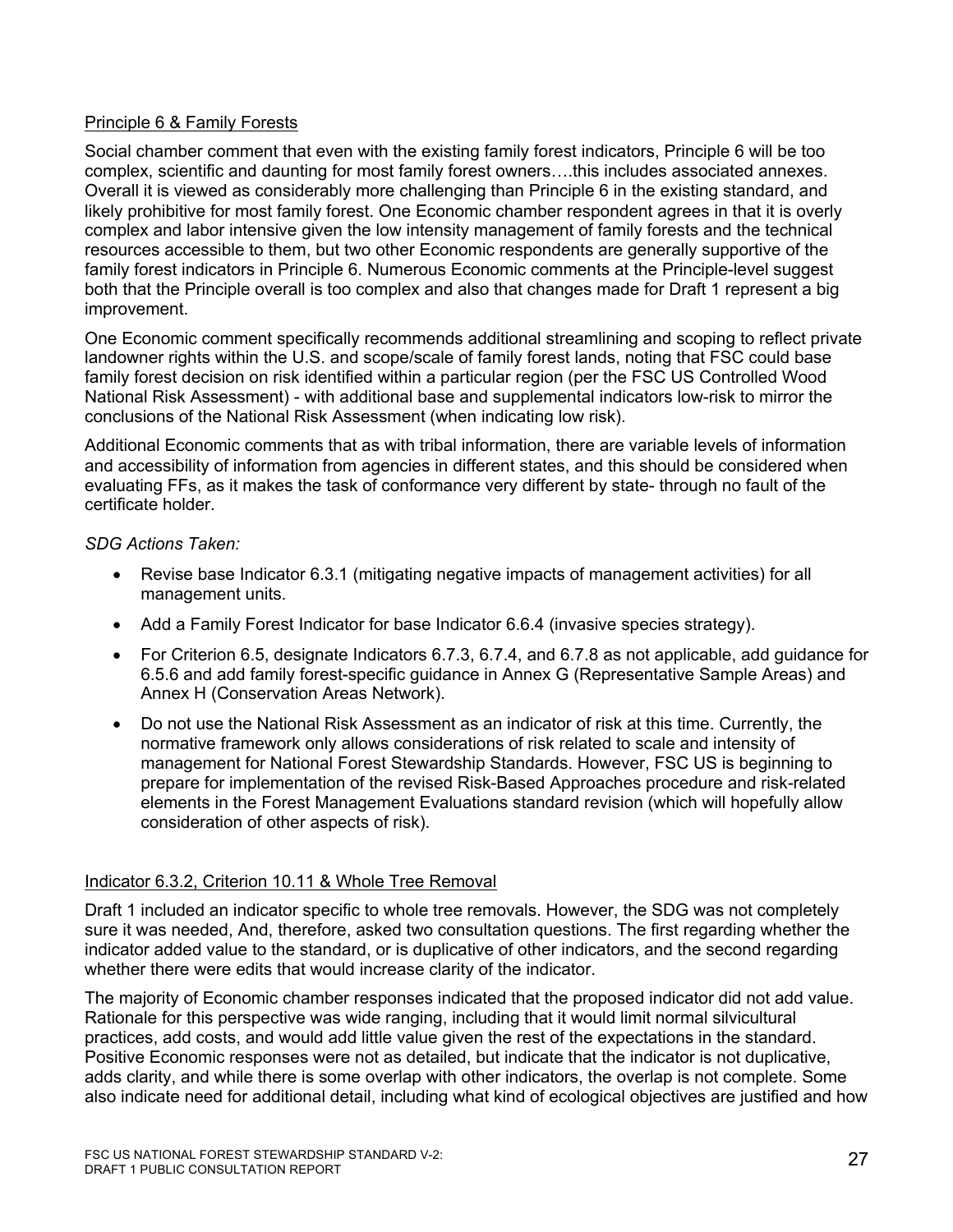to handle situations where whole tree removal is required for restoration efforts. Economic chamber responses provided an extensive set of suggested improvements to the indicator.

Environmental comments support inclusion of the indicator (yes it adds value), but additionally focus on concern regarding the inclusion of the clause, "unless it is being used to achieve ecological management objectives" which is perceived to potentially be abused and be rationalized to mean almost anything. These comments suggest that any whole tree harvest that is genuinely driven by forest ecosystem restoration or conservation objectives will already be feasible within the Indicator's constraints. Additional Environmental comments indicate that this issue is of particular concern in the context of plantations. A final Environmental comment focuses on the exception described in the Draft 1 indicator, item (c) ("is not planned to occur again in the subsequent rotation") - that it is not actionable or discernible within the time-frame of certification decisions. Environmental chamber responses suggested some edits for clarity, and also a suggestion to replace the indicator with the clause in the existing standard that is focused on whole tree harvesting.

## *SDG Actions Taken:*

- Do not include an indicator specific to whole tree removals in Principle 6. Instead, add the concept to Indicator 10.11.4 as a list item (similar to the approach in the existing standard).
- Add a definition for the term to the glossary, based on the applicability language from the Draft 1 indicator.

## Criterion 6.5, Major Disturbance Planning & Post-Event Management Response

The SDG asked a consultation question regarding whether climate change had been appropriately addressed in Draft 1. Among many other comments, responses suggested additional indicators and/or considerations for: additional flexibility for changing stocking densities; climate change impacts on dry forests; using forest management to reduce the risk of catastrophic wildfires; and post-catastrophic disturbance considerations.

The SDG also asked a consultation question focused on whether Draft 1 provided adequate flexibility and safeguards for major disturbance planning and post-event management response. Many respondents indicated that yes, the standard is sufficient for this issue. One indicated that the concept was too complex, and another suggested that this issue is critical and should be re-visited and reviewed in the standard more frequently than the standard review cycle. Several respondents (including one environmental chamber member), suggested that the standard is sufficient on this issue, with the exception of fire risk mitigation and addressing fuel load issues.

A number of respondents indicated that the standard is specifically not adequate to address salvage harvesting after disturbances – some indicated a need for more flexibility for salvage harvesting, while others just generally would like the standard to be more explicit about what is expected for planning in preparation for major disturbances and what is allowed for response after they happen. Conversely, at least one environmental chamber respondent requested additional limitations on salvage harvesting.

A number of respondents linked the increasing prevalence of major disturbances to climate change, and one Environmental comment emphasized the need to separate the standard's approach to historic disturbance from its approach to disturbance as a result of climate change, as they are fundamentally different.

## *SDG Actions Taken:*

• Do not differentiate between historic and climate change-related disturbances. The science is still coming into focus regarding the ability to attribute disturbances in part or completely to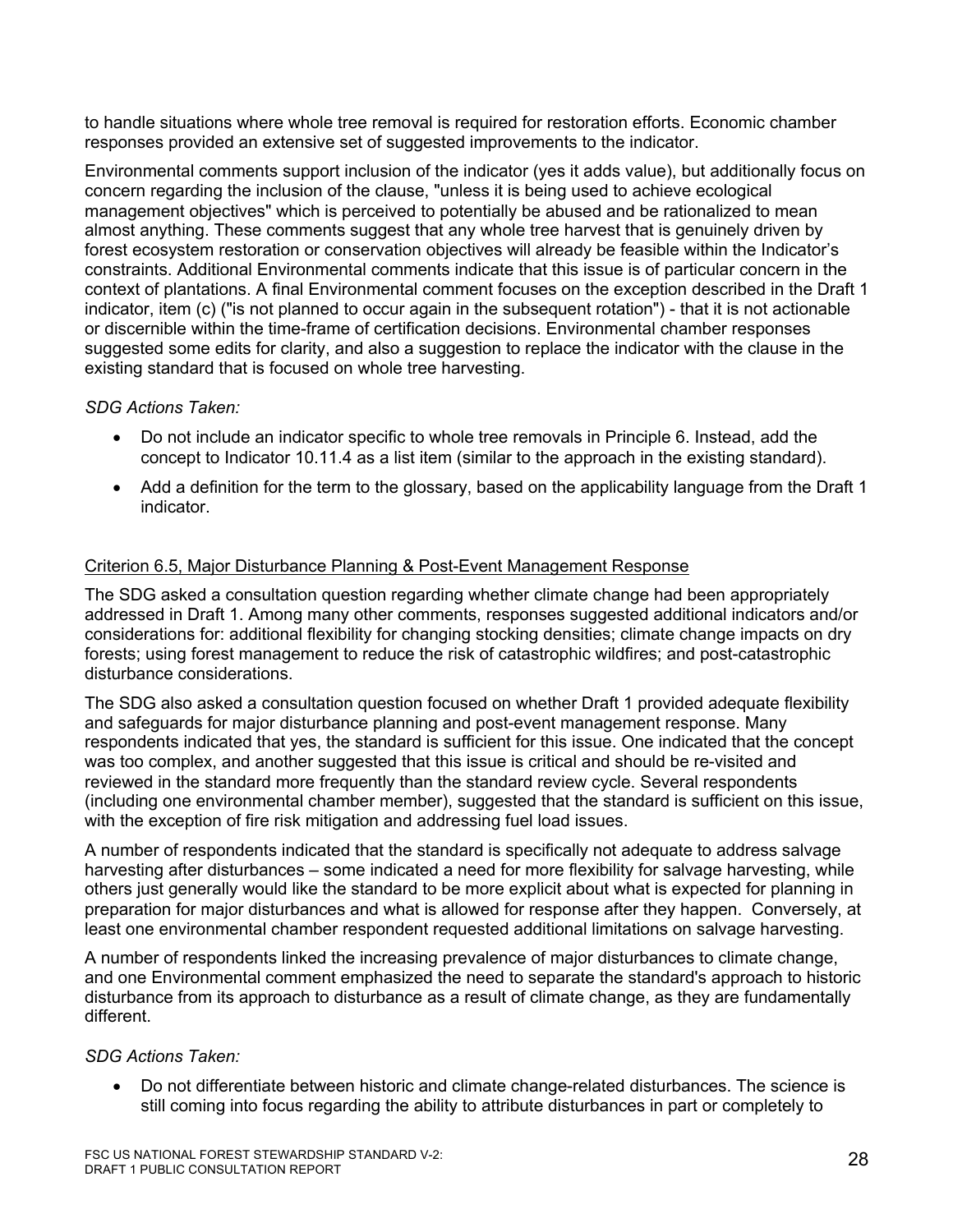climate change. For the most part, there is still overlap between historical and anthropogenicinfluenced disturbance, and trying to separate them would be difficult.

- No changes specifically to address climate change-associated considerations for stocking densities or using forest management to reduce the risk of catastrophic wildfires, as Criterion 5.2 is believed to adequately provide the flexibility needed
- Add new guidance language to the "Guidance for all regions" box associated with Indicator 6.6.5, to address live tree and dead tree retention following catastrophic events.
- No additional changes specifically for family forests or plantations (to reflect risk), or for Federal lands

## Indicator 6.6.5, Harvest Openings & Retention

The Indicator 6.6.5 base indicator and regional requirements (for even-aged management) use a number of undefined terms, such as "harvest opening," "opening," "logging unit" and "timber producing area" as well as the defined term, "harvest unit" and this has caused some confusion. Comments received during the Draft 1 consultation indicate confusion regarding the relationship between harvest opening and harvest unit – are they the same, or does one occur within the other. Of specific concern is the last sentence of the guidance for Supplement1 to Indicator 6.6.5 and the reference to "individual harvest openings with no retention." The term "opening" is only used in a very small number of other locations in the standard.

*SDG Actions Taken:*

- Maintain the current definitions for "harvest unit" and "management unit" and to add a definition for "harvest opening." In the glossary, clarify that these are hierarchical terms, i.e., harvest openings occur within harvest units, and harvest units occur within management units.
- Use these defined terms in place of other terms that are used in the standard to convey a similar concept (Opening, Block, Logging Unit, Patch), as appropriate.

## Old Growth – Indicator 6.8.2, Definition & Annex K

The SDG asked a consultation question which requested examples of situations where certified forests have matured into late seral stage forest that could potentially be defined as old growth, and could result in difficulty continuing certification considering conformance with indicator 6.8.2. Responses with examples were limited to the situation with lowland conifers in Minnesota. An Environmental Chamber response indicates a desire to not see the overall concept of Old Growth weakened, but instead to have any allowed exceptions very carefully and narrowly described. However, this comment also suggested that any decisions on this front should not consider whether the status of a forest as old growth or not is a "barrier" to certification.

SDG exploration of the example in Minnesota evolved into a consideration of how to handle situations where the management decisions of a certificate holder have resulted in old growth of a particular forest type no longer being under-represented in the landscape of the management unit, and a desire to find a way to reward certificate holders in this kind of situation.

During discussions of the above, the SDG noticed that while the first clause of the "old growth" definition was well representative of the way the SDG was using the concept (i.e., "(1) The oldest seral stage in which a plant community is capable of existing on a site, given the frequency of natural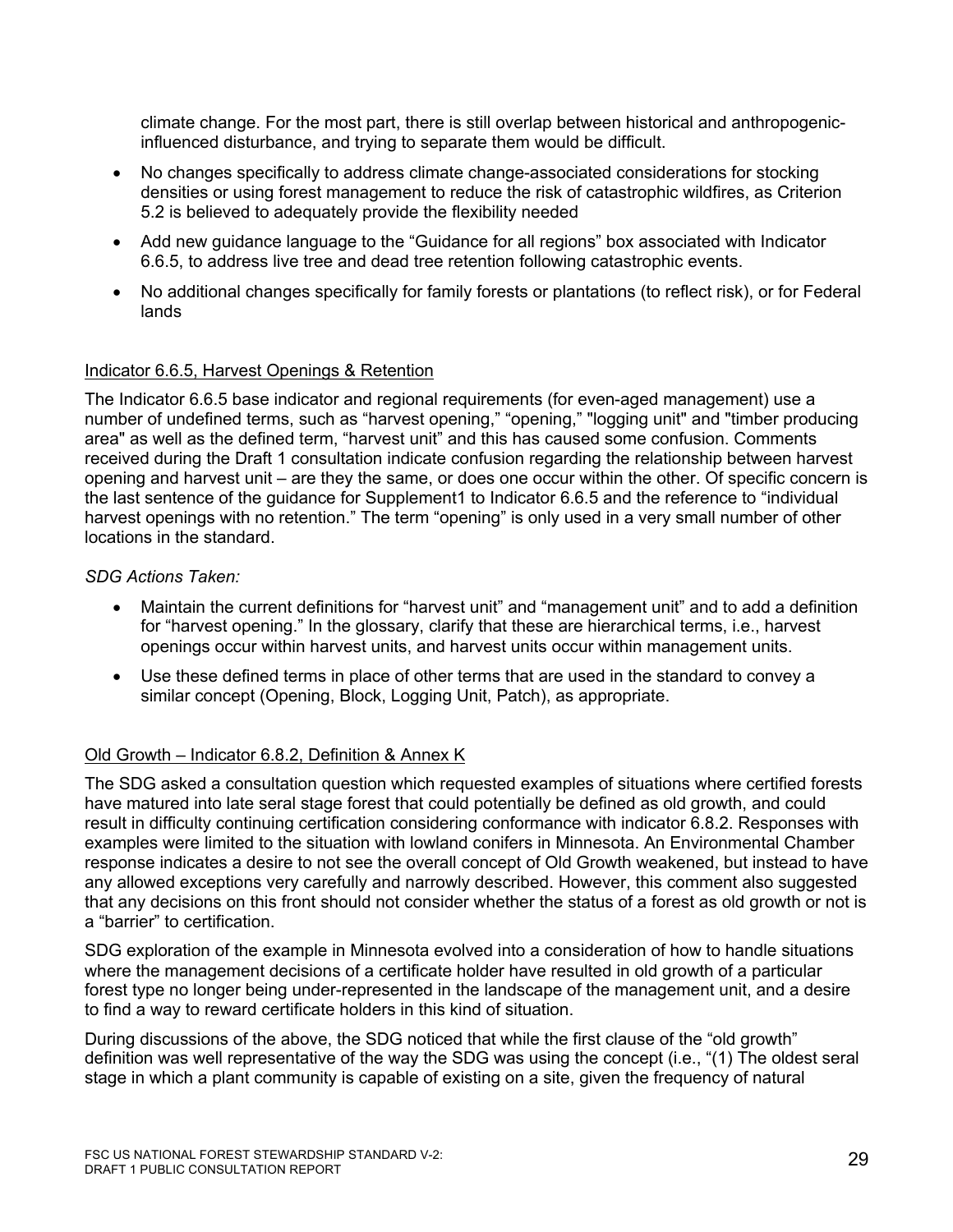disturbance events"), the second clause was not (i.e., "or (2) a very old example of a stand dominated by long-lived early or mid-seral species").

Finally, numerous comments from the Draft 1 consultation indicate that the old growth definition and a reference to pre-European remnants in Annex K (Section 4.a.ii) are inconsistent in how they represent old growth.

## *SDG Actions Taken:*

- Add a new indicator immediately following Indicator 6.8.2, which provides a very limited opportunity for harvest within the area identified in the Draft 1 consultation, where the old growth is now widely represented in the landscape. The new indicator is limited in applicability to northern white cedar and black spruce forests in upper-Midwest states. Annex K was also edited to reflect this change.
- Implement minor edits in the definitions of Type 1 and Type 2 Old growth and in Annex K to resolve the perceived inconsistency.
- Remove the second clause of the old growth definition.
- The SDG commits to continuing the conversation around late-successional forest, old forest, old growth forest, primary forest, etc., even after the revised standard is completed.

## Old Growth & Federal Lands

The SDG asked a consultation question regarding whether 20 acres is a scale that is feasible for identifying and protecting Type 2 Old Growth. Economic chamber comments were mixed on the question of what scale is feasible. One indicated that 20 acres is feasible but that smaller areas would not have the structures and processes to be defined as old growth. Another indicated that 20 acres is not feasible, and the final Economic response suggested aligning mapping to the scale normally used on the property (which may be a finer scale), but that the need to protect should not be based on an arbitrary mapping standard. Environmental chamber comments consistently indicate that 20 acres is feasible in commenters' areas of experience, and most indicate that finer would also be feasible and important due to the small patches of old growth that remain and that might be missed at the 20 acre resolution. One Environmental comment indicates, however, that a finer scale may be difficult on large federal holdings, particularly in the western US.

One Economic comment noted that smaller areas will lack the fundamental structures and processes necessary to function as Type 2 old growth (due to increasing edge-effects). Another suggested refocusing on larger ecosystem objectives - with an assumption that most Type 2 old growth that exists is likely already protected, - and questions the purpose for maintaining small areas and whether they actually provide the functions desired, and by doing so are resources taken away from other ecosystem priorities. A final response indicated a preference for a 50 acre threshold.

An Environmental comment recommends shifting the minimum threshold for identification of Type 2 old growth on federal lands to 3 acres. This comment also requests an additional supplementary requirement to require that "Any individual trees that remain from stands that would have been Type 1 or Type 2 old growth, but do not meet the acreage threshold are considered legacy trees and are managed per Indicator 6.6.3." The rational for this secondary suggestion is that federal lands have a demonstrated track record of failing to identify and protect old growth and 6.8.2 as it stands would not protect those areas that occur which are smaller than 20 or 3 acres, respectively for Type 1 or Type 2 old growth.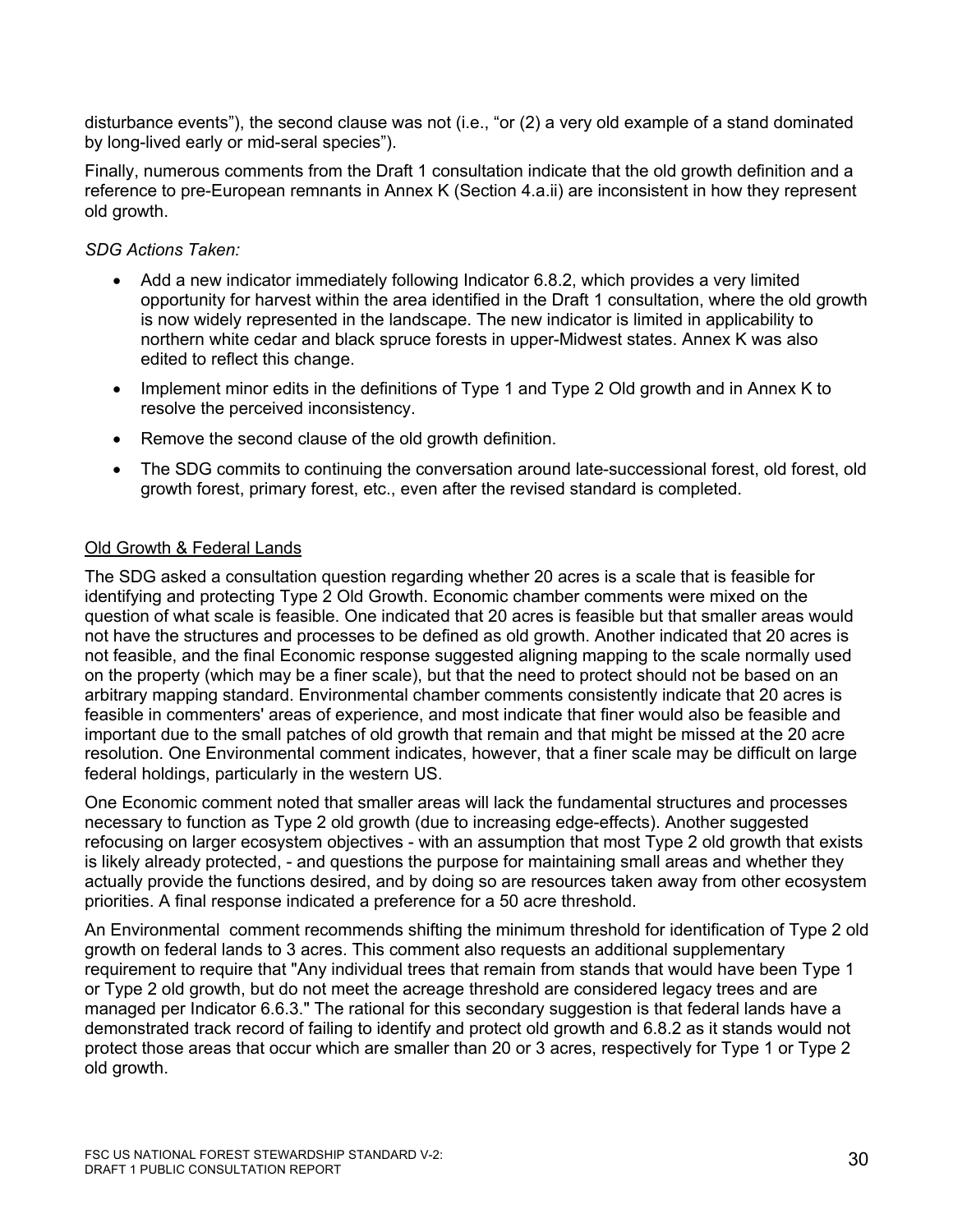Additional comments were received regarding old growth and Federal Land Supplement to Indicator 6.8.2. The only Economic chamber comment suggests that this supplementary requirement does not add substantial value to base indicators 6.8.1 and 6.8.2. An Environmental chamber comment (representing many stakeholders) indicates that the supplementary requirement and guidance are unacceptable. This comment suggests that as written, the expectation would be to only protect old growth if it is identified as being likely to occur, not everywhere it occurs (i.e., in conflict with the base indicator). It indicates that the language introduces too much subjectivity and chance, particularly given poor track records of old growth protection on federal lands and dependency on forest inventories and other data sets that are incomplete and insufficient for this purpose. Instead this comment proposes deleting the guidance and replacing the supplementary requirement with alternative text.

*NOTE: An additional topic regarding "Federal Lands" generally is addressed with the Priority Issues above.*

#### *SDG Actions Taken:*

- Maintain the same minimum threshold for Type 2 old growth for all management units do not provide a different threshold for federal lands.
- Do not add a requirement for protection of "any individual trees that remain..." If it is difficult to identify Type 2 old growth that is less than 20 acres, it would be virtually impossible to determine at the scale proposed, and would likely create confusion and fuzzy expectations.
- The SDG believes that old growth would be protected by base Indicator 6.8.2 anywhere it occurs, and that the Draft 1 supplementary requirement would be an additional expectation on top of the base indicator. However, the SDG decided to replace this supplement with an adapted version of the Environmental commenter's alternative text.

#### Criterion 6.9 (Conversion), Criterion 6.10 (Certification of plantations), Criterion 10.1 (Regeneration following harvest), Degraded Forests, Restoration Plantations & Non-Forest

A comment received in regards to Indicator 10.1.2 led to a review of the Criterion 6.9, Criterion 6.10 and Criterion 10.1 indicators and guidance as they pertain to conversion, plantations, degraded forests, restoration plantations and non-forest. The comment noted that Indicator 10.1.2 requires that degraded semi-natural stands must be regenerated to "more natural conditions" and that this requirement appears to conflict with guidance under C6.9 which states that, per Indicator 6.9.1, "restoration plantations" established on degraded, semi-natural forests are not considered conversion, and therefore presumably allowable. The comment continued to question whether some severely degraded forests could be classified as "non-forest" and therefore allow establishment of plantations on these areas.

The review concluded that while (a) Criterion 6.9 prohibits (with limited exceptions) the conversion of natural and semi-natural forest to plantation or to non-forest on certified lands, in addition to prohibiting conversion of plantation to non-forest if the plantation was created in a way that it directly replaced natural or semi-natural forest, and (b) Criterion 6.10 prohibits the certification of plantations that were established after 1994 if they directly replaced natural or semi-natural forest, neither (a) nor (b) directly address the potential for severely degraded ecosystems that do not meet the definitions of natural forest, semi-natural forest or plantation, but do meet the definition of forest.

This review also assessed the extensive guidance included with Criteria 6.9 and 6.10, which was carried over from the existing standard with few edits, and whether the concepts presented could be communicated more simply. Included in this guidance is the concept of "restoration plantations" which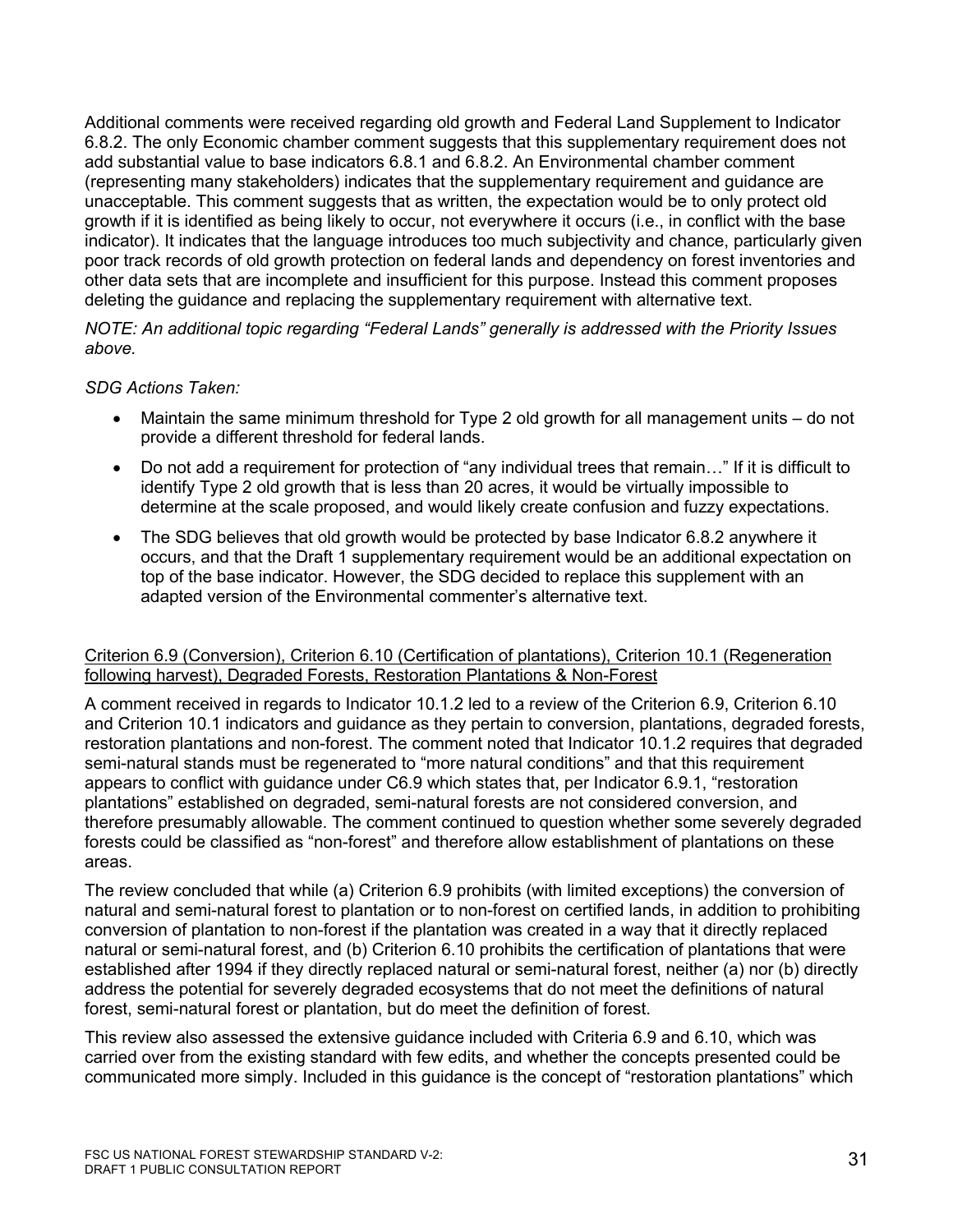are not considered plantations as defined by FSC, but are intermediary steps in a longer-term restoration process.

## *SDG Actions Taken:*

- Replace the existing definition of conversion in the glossary with a recognition that FSC prohibits conversion of forests except in very limited circumstances and point to Criterion 6.9 for the specific aspects of what is prohibited and allowed.
- Remove language regarding restoration plantations from both C6.9 and C6.10, but adapt Indicator 10.1.2 to clarify that it is acceptable to have short-term shifts away from more natural conditions, as long as the intent is to move in the longer-term to more natural conditions.
- Do not define "non-forest" and remove the examples of "non-forest" from the guidance, but clarify that it represents anything that does not meet the definition of "forest". However, retain recognition that for the purposes of the standard, areas that are legally zoned in a way that will likely result in loss of forest conditions are to be considered "non-forest."
- Add guidance to Criterion 6.9 that if a forest that does not meet the definition of natural forest or semi-natural forest is converted to plantation or to non-forest the Criterion does not apply.
- Add guidance to Criterion 6.10 to clarify where plantations may be established and certified and not be in conflict with the Criterion (i.e., in forests that do not meet the definition of natural forest or semi-natural forest or in non-forest areas, as long as the non-forest condition is not the result of a direct conversion from natural forest or semi-natural forest after 1994).
- Additional edits also implemented in response to more specific comments

## Principle 10 Family Forest Indicators

In Draft 1, Principle 10 (Implementing Management Activities) did not include any "low risk," "not applicable" or other alternative family forest indicators. The only family forest-specific content is Family Forest Guidance for Indicator 10.7.5.

Comments indicate that conformance with Principle 10 will be difficult for family forest management units and recognize a general need for more family forest-specific indicators in this principle, with specific focus on genetically-modified organism use in Criterion 10.4, fertilizer use in Criterion 10.6 & biological control agent use in Criterion 10.8), and recommendations for alternate family forest indicators that address the intent of the base indicator and/or Criterion, but omit requirements for written documentation (including silvicultural prescriptions, etc.).

- Add an alternate family forest indicator for Indicator 10.2.1 (species chosen for regeneration).
- Add family forest-specific guidance for: Indicator 10.3.3 (controlling adverse impacts from use of non-native species); Indicator 10.7.1 (integrated pest management); Indicator 10.7.2 (Environmental and Social Risk Assessments); Indicator 10.7.4 (documenting pesticide use) and Indicator 10.11.1 (implementation plans for significant management activities).
- Designate as "not applicable": Indicator 10.2.2 (non-native species for regeneration as part of climate change adaptation); Indicator 10.9.2 (increasing resilience of ecosystems to catastrophic natural disturbances); and Indicator 10.11.2 (forest product optimization and diversification).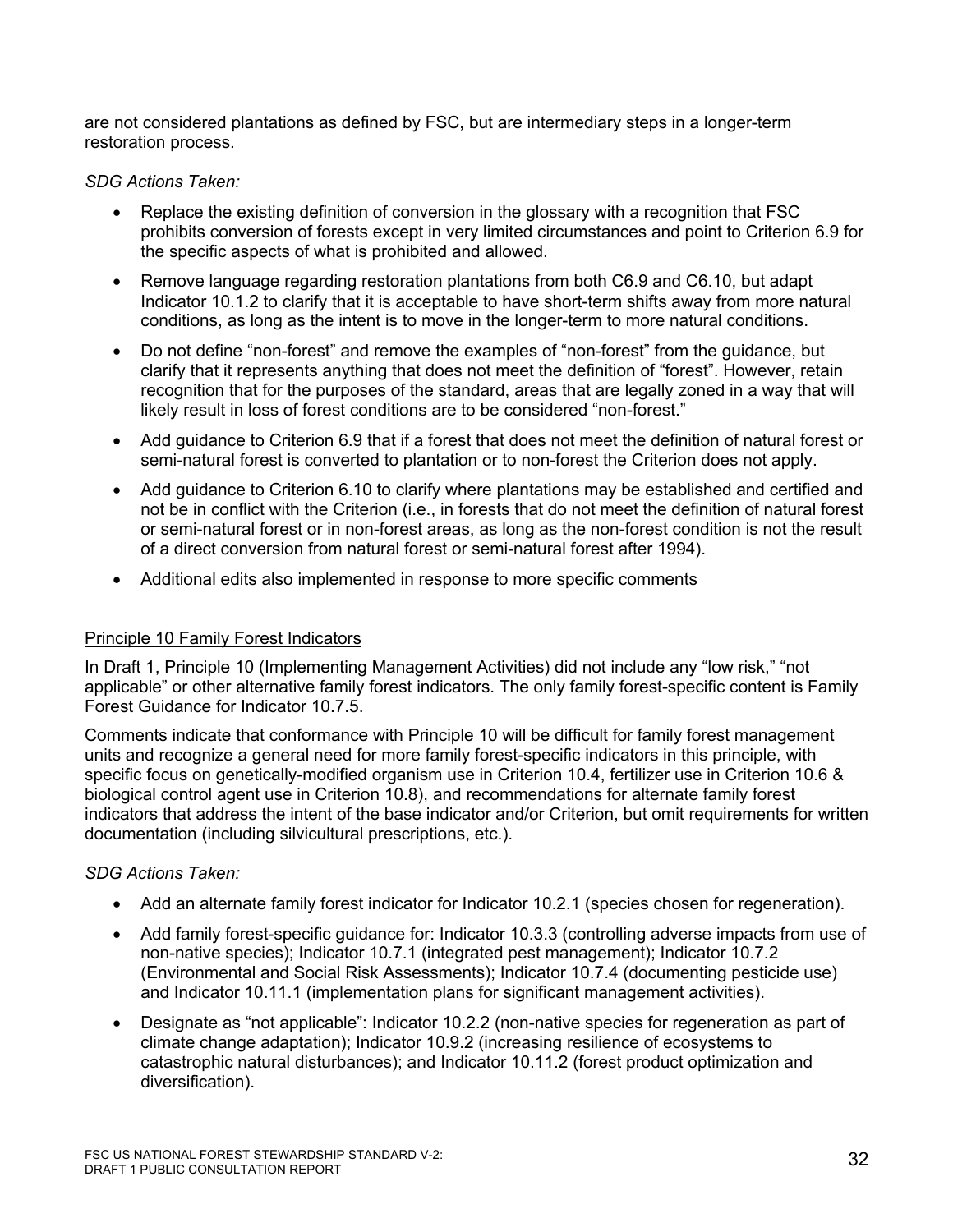• Designate as "low risk": Indicator 10.6.1 (fertilizer use); Indicator 10.8.1 (use of biological control agents); Indicator 10.8.2 (following international protocols when using biological control agents); and Indicator 10.9.1 (mitigating impacts of natural hazards).

#### Criterion 10.2, Criterion 10.3 & Non-native Species for Regeneration

Economic chamber comments express concern regarding the limitations in Draft 1 on the use of nonnative species to only climate change or pest vulnerability concerns, thereby making the draft more restrictive than the current standard. Additional comments indicate that the difference between Criterion 10.2 and Criterion 10.3 is not clear, that the two Criteria may be contradictory, and it is not clear when the indicators of each Criterion would apply.

The current standard indicates that native species are "normally" used, but allows for regeneration using non-native species if justified. Non-natives are not explicitly excluded from the scope of Criterion 10.2 (regeneration). However, the Draft 1 combination of 10.2.1 (species chosen for regeneration are native species) and 10.2.2 (an exception to allow non-native species for climate change adaptation) would likely prohibit the use of non-natives for restoration (i.e., when used as a short-term cover while allowing other species to establish) or as part of other ecological objectives that will ultimately result in more natural conditions.

There were a number of Environmental chamber comments requesting that Indicator 10.2.2 clarify that the use of non-native species for regeneration associated with climate change adaptation be restricted to only North American species and that use of this indicator be "limited", but also one comment indicated concern about what this indicator and the North American restriction means for Norway spruce. Environmental comments indicate concern regarding the scale of potential impact resulting from use of this indicator and the potential for entire Management Units to be converted to non-native species as a result.

A peer review contracted by FSC US indicated that an element of Criterion 10.2 was not addressed in the indicators (i.e., the use of species that are well-adapted to the management objectives).

- Expand 10.2.1 to include more common and acceptable uses of non-natives, address the missing element identified by the peer reviewer, and also adapt to address the potential conflict with Indicator 10.2.2
- Ask for input regarding whether there are other situations that should be included as exceptions in 10.2.1 or 10.2.2 (see associated consultation question)
- Clarify that the scope of Indicator 10.2.2 is limited to species of North American origin.
- Clarify in guidance at the Criterion level that Criterion 10.3 applies if non-natives are used per Indicator 10.2.1 or Indicator 10.2.2.
- Recognize that it would not be possible for an entire management unit to convert to non-native species and remain in conformance with all indicators of the standard, and therefore that additional guidance or indicator language is not needed to address this.
- Additional edits also implemented in response to more specific comments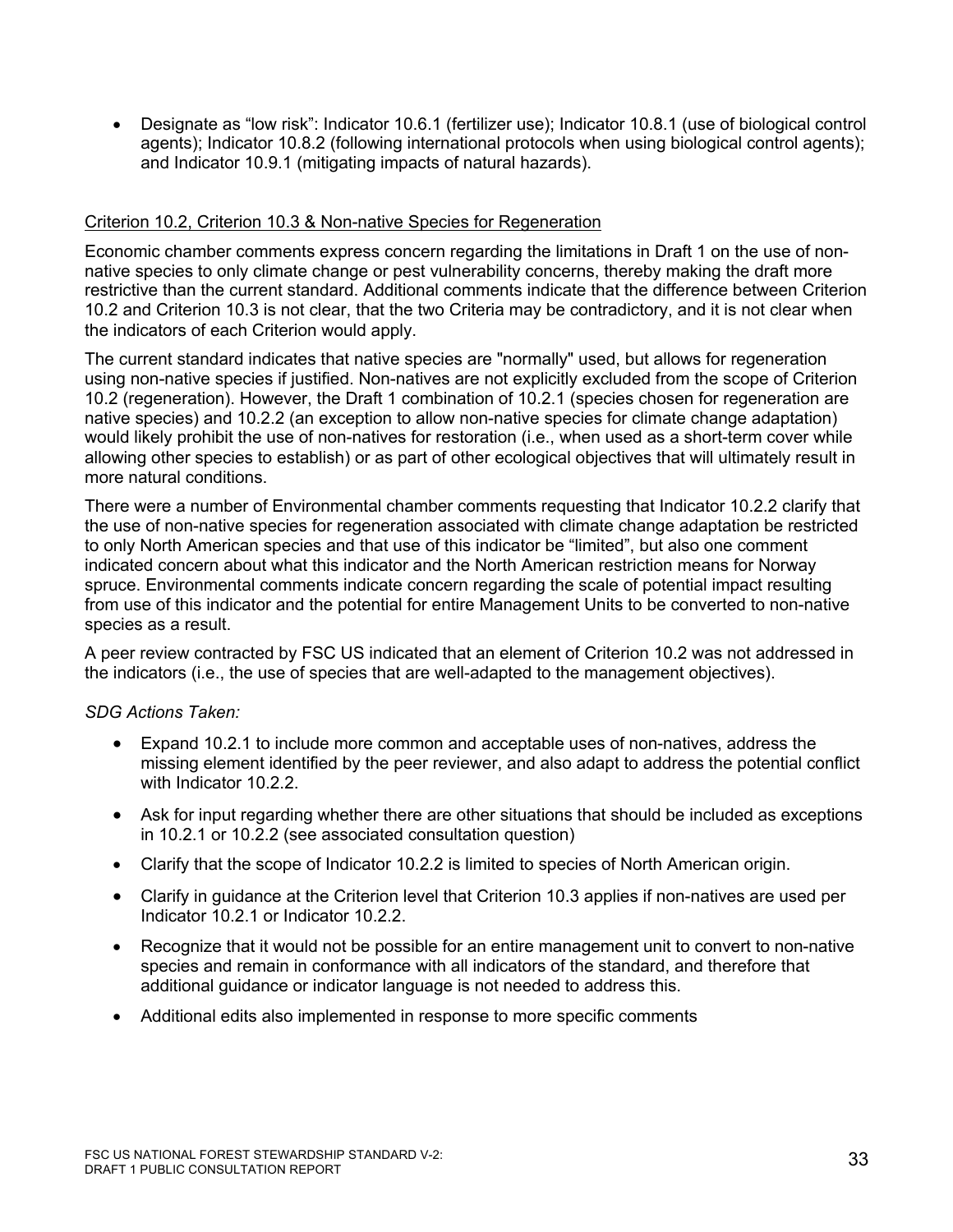## Criterion 10.6 & Fertilizer Use

Economic chamber comments request additional consideration for use of fertilizers in various situations, including: a) the use of fertilizer within management units for improvement of erosion and sedimentation control issues and on food plots where prolific plant growth is needed to stabilize soils or provide nutrient benefits (i.e., lime); and b) the use of fertilizers for reclamation of roads and landing sites (needed due to the compaction of soils and exposure of mineral soils that have less fertile qualities). One Economic comment suggests that (b) amounts to a categorical prohibition on the use of fertilizers and it extends beyond the scope of the Criterion (i.e., "equally beneficial" is the bar that must be cleared).

Environmental chamber comments request that use of fertilizer be limited to situations where it can be demonstrated that the fertilizer will be MORE beneficial than other non-chemical management, not just equally beneficial. Additional Environmental recommendation to return to existing standard's language in place of items (b) and (c) - i.e., "Data and/or scientific literature suggest that the response to fertilization is economically and ecologically justified." This is because comparing to silvicultural systems that do not require fertilizers could include systems with poor silvicultural practices.

## *SDG Actions Taken:*

- Expand the scope of item (a) to include other situations when fertilizers are used for ecologically beneficial outcomes
- In items (b) and (c), edit to replace "silvicultural systems" with "management strategies", a defined term, specify that the comparison for items (b) and (c) are for strategies with similar outcomes (so that the comparison is not with systems that include poor silvicultural practices), and align with the Criterion so that the comparison is for equal or greater benefits.
- Revise guidance to reflect that fertilizers are expected to be minimized or avoided in nonplantations, and add guidance to emphasize the use of best available information (which itself emphasizes research and scientific literature) for any justifications.
- Additional edits also implemented for clarity

## Criterion 10.7 & Pesticide Use

While there are few comments regarding C10.7 from the Phase 1 consultation, there are concerns regarding the overall construct with a state expectation for eventual phase-out of chemical pesticide use, detail of some indicators, and the general burden on certificate holders, particularly family forest management units. There is confusion about the use of both "pesticide" and "chemical pesticide" and whether these are intentionally differentiated. An Economic chamber comment recommends to not require both Environmental and Social Risk Assessments (ESRA) and site-specific plans. Another Economic comment suggests lowering the ESRA expectations specifically for non-HHP chemical pesticides. Economic and Social chamber comments suggest that Criterion 10.7 as a whole is likely too difficult/complex for family forests, and propose including additional family forest indicators, guidance or other considerations to simply and streamline the requirements for family forests.

A peer review contracted by FSC US noted additional inconsistencies with the FSC Pesticides Policy and International Generic Indicators.

Additionally, the SDG considered whether there was value to be gained by working to better align the Criterion 10.7 indicators with the most recent draft version of the International Generic Indicators for Highly Hazardous Pesticides which also include some revisions for the primary International Generic Indicators in Criterion 10.7. Regardless of what is done in this revision process, the US NFSS Criterion